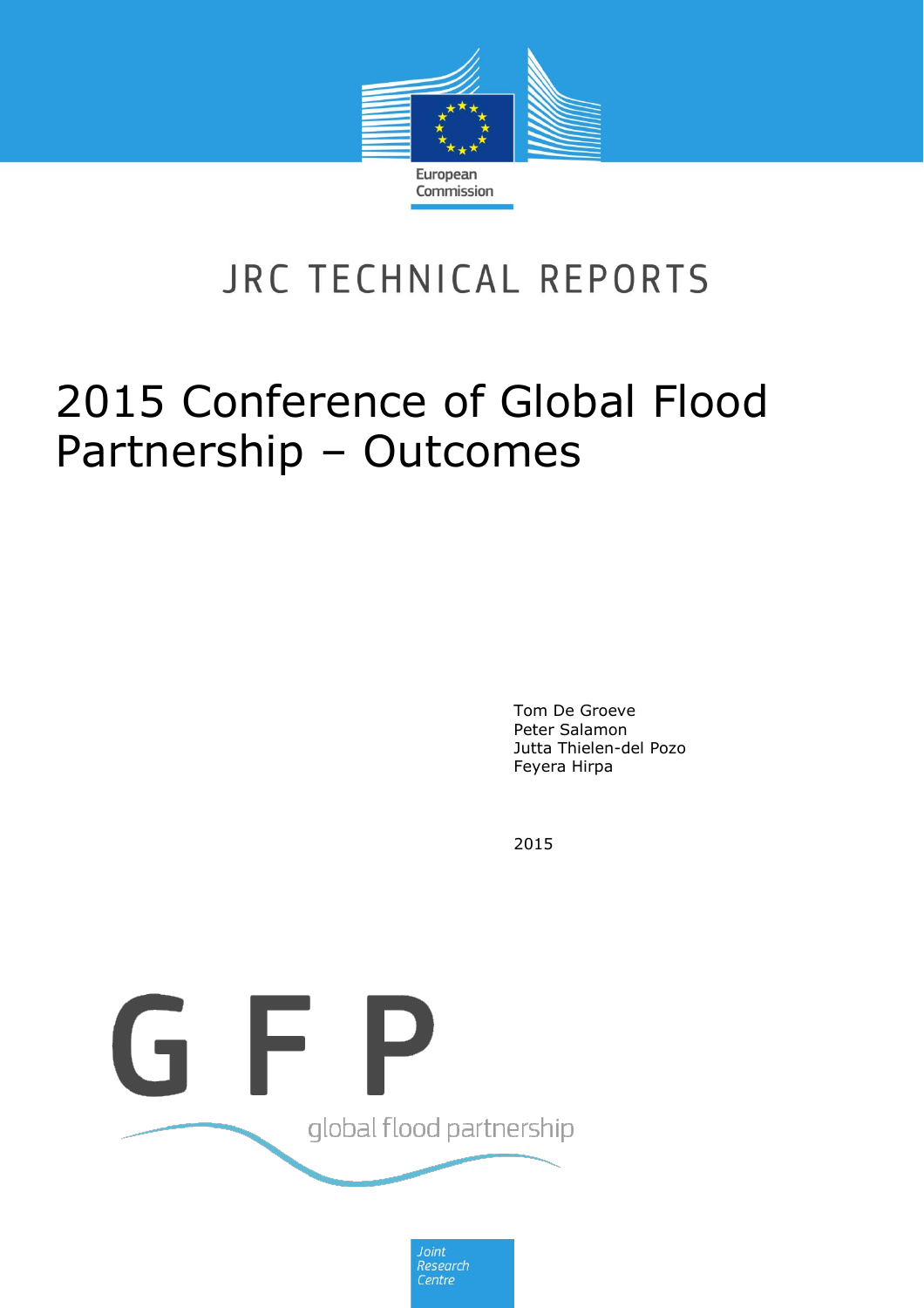# 2015 Conference of Global Flood Partnership – Outcomes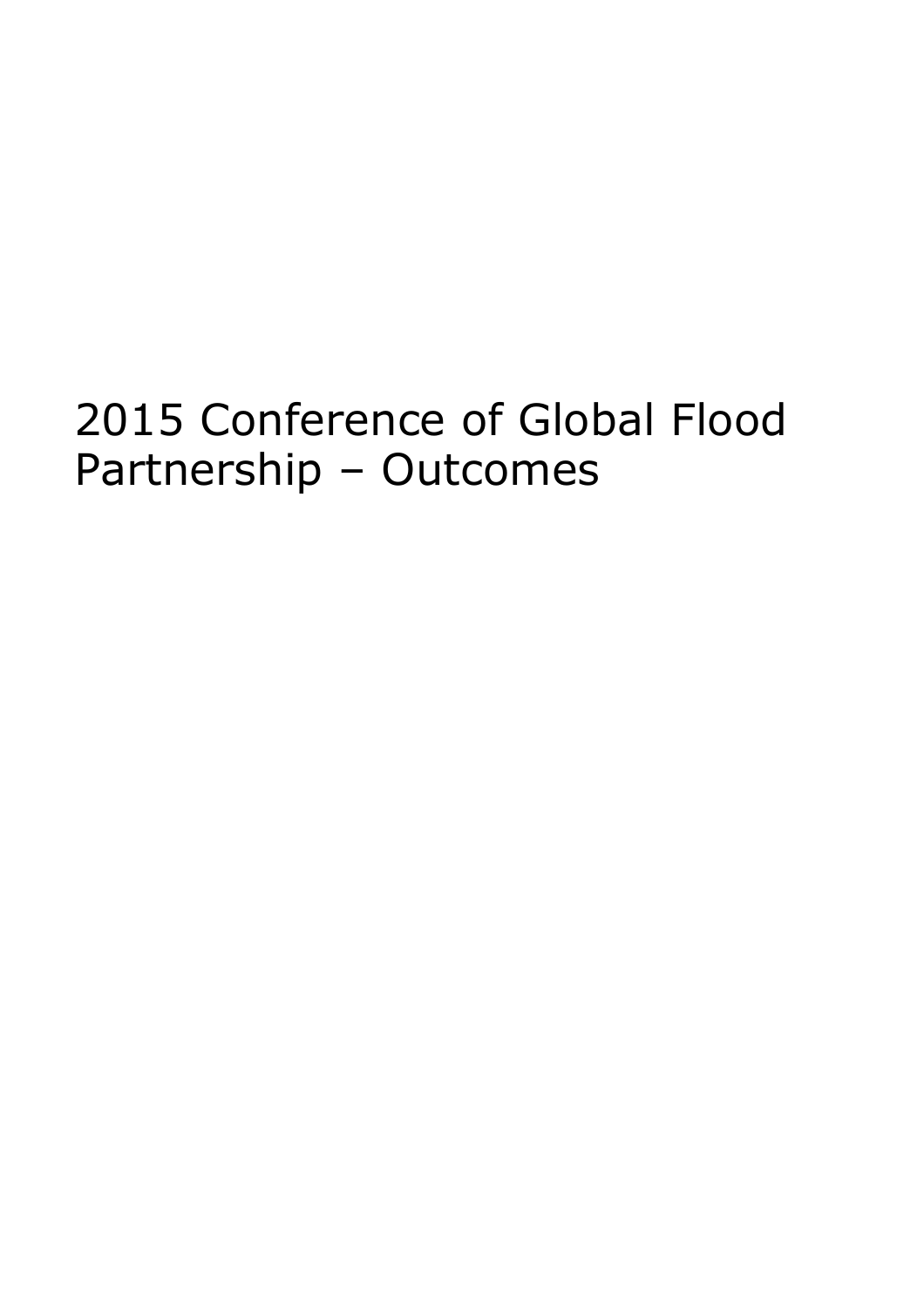This publication is a Technical report by the Joint Research Centre, the European Commission's in-house science service. It aims to provide evidence-based scientific support to the European policy-making process. The scientific output expressed does not imply a policy position of the European Commission. Neither the European Commission nor any person acting on behalf of the Commission is responsible for the use which might be made of this publication.

#### **JRC Science Hub**

https://ec.europa.eu/jrc

JRC98182

© European Union, 2015

Reproduction is authorised provided the source is acknowledged.

All images © European Union 2015

How to cite: De Groeve T., P. Salamon, J. Thielen-del Pozo, F. Hirpa, 2015; 2015 Conference of Global Flood Partnership – Outcomes; JRC Technical Reportst, JRC98182.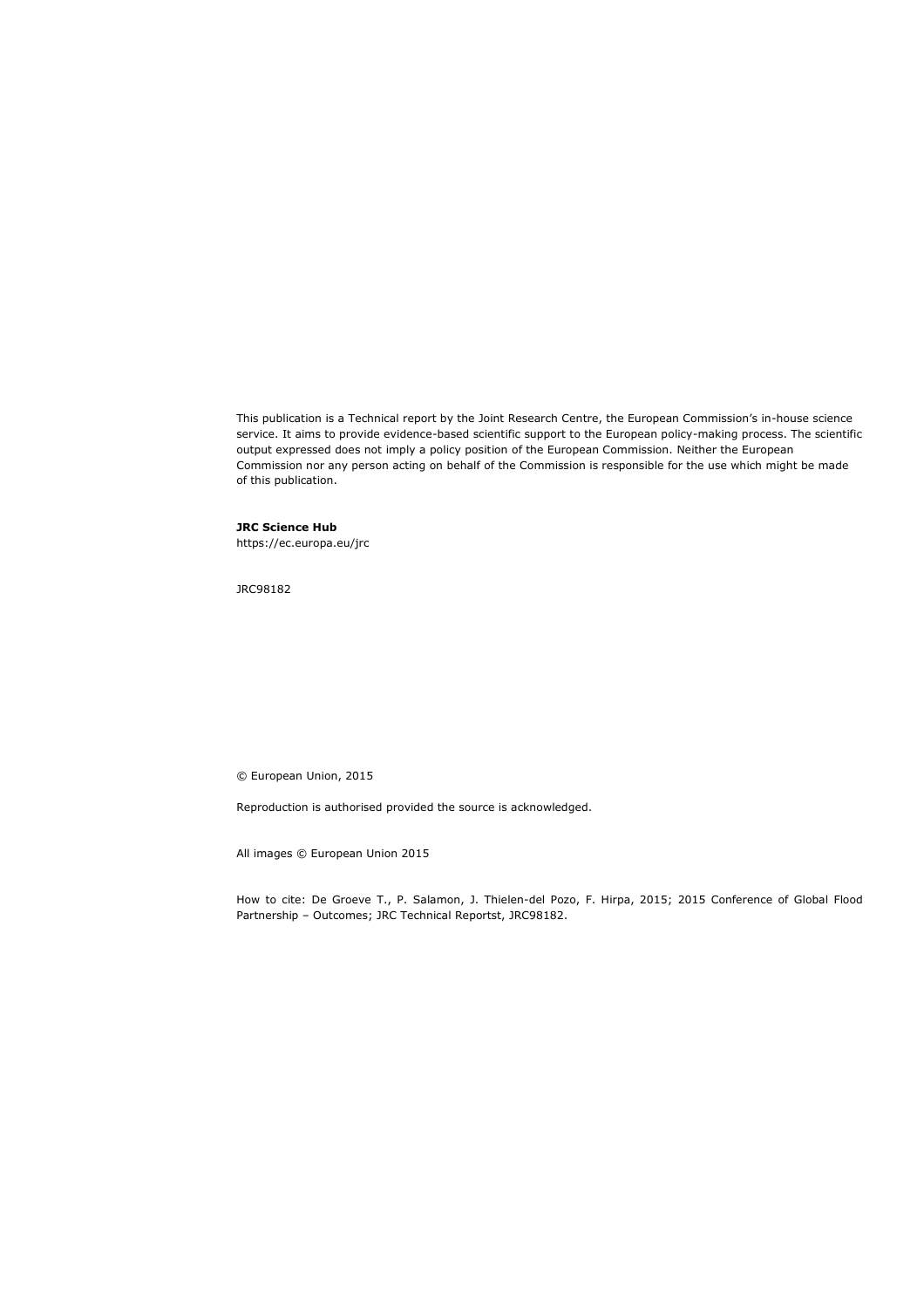# **Table of contents**

| David Green - Maturity and Impact of Earth Observation 10              |
|------------------------------------------------------------------------|
|                                                                        |
|                                                                        |
| Mark Trigg - A first intercomparison of global flood hazard models  11 |
| Jim Nelson - Cloud-based global flood forecasting system  11           |
| Albert Weerts and Lydia Cumiskey - Improving risk awareness through    |
| Andy Wood - HEPEX - The Hydrologic Ensemble Prediction Experiment  12  |
| Philip Ward - Making flood risk information actionable - Aqueduct  12  |
|                                                                        |
| Alan Gadian - WISER, a weather climate change impact study at extreme  |
|                                                                        |
| Brock Blevins - NASA ARSET Capacity Building for Flood Management  14  |
|                                                                        |
|                                                                        |
|                                                                        |
|                                                                        |
|                                                                        |
|                                                                        |
|                                                                        |
|                                                                        |
| Workshop: What can('t) we do with global flood risk models? 15         |
|                                                                        |
|                                                                        |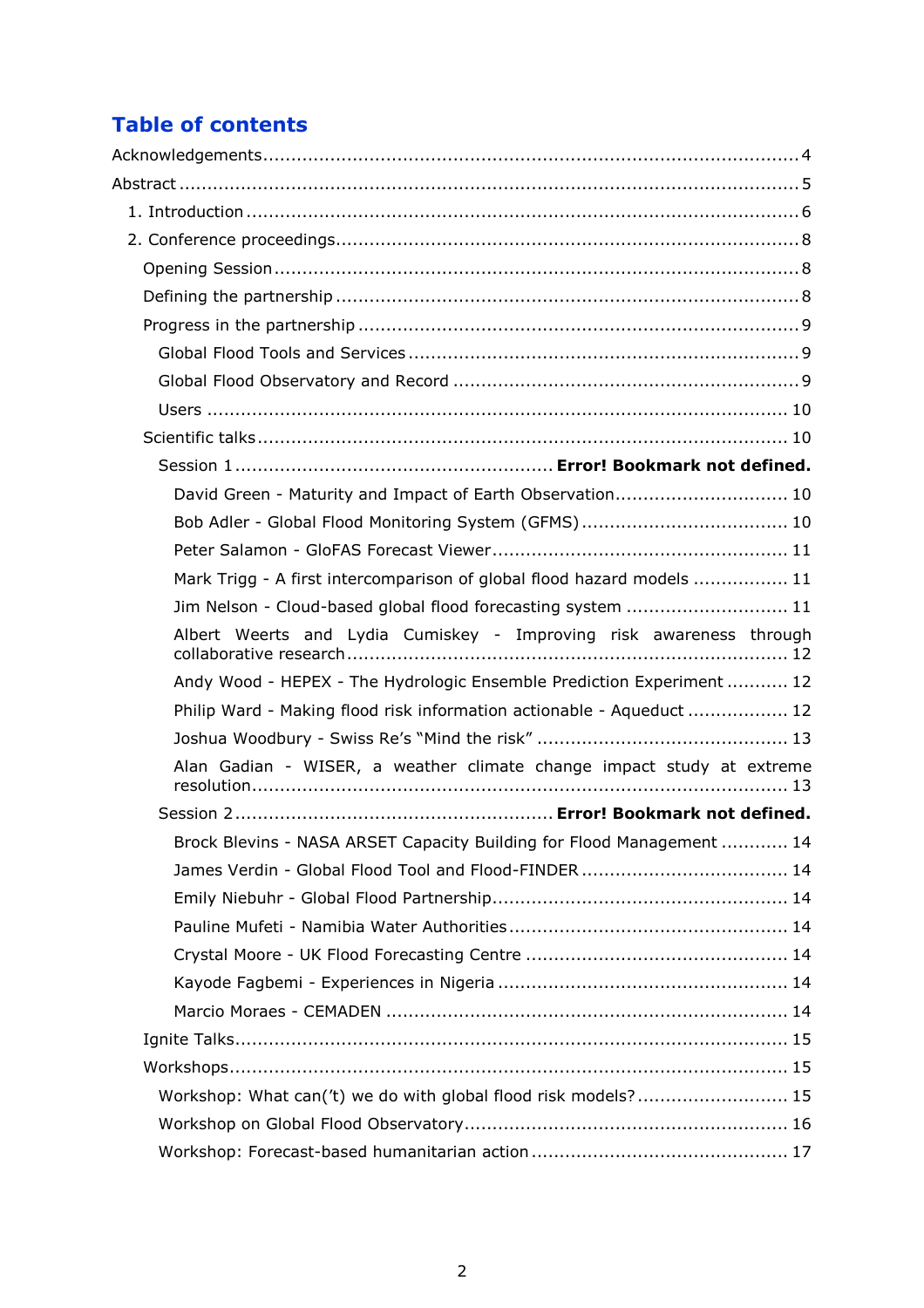| Bob Brakenridge - Advances in microwave remote sensing for flood monitoring 17 |  |
|--------------------------------------------------------------------------------|--|
|                                                                                |  |
| Feyera Hirpa / Beatriz - Calibrating models with microwave data  18            |  |
|                                                                                |  |
|                                                                                |  |
|                                                                                |  |
|                                                                                |  |
|                                                                                |  |
|                                                                                |  |
|                                                                                |  |
|                                                                                |  |
|                                                                                |  |
|                                                                                |  |
|                                                                                |  |
|                                                                                |  |
|                                                                                |  |
|                                                                                |  |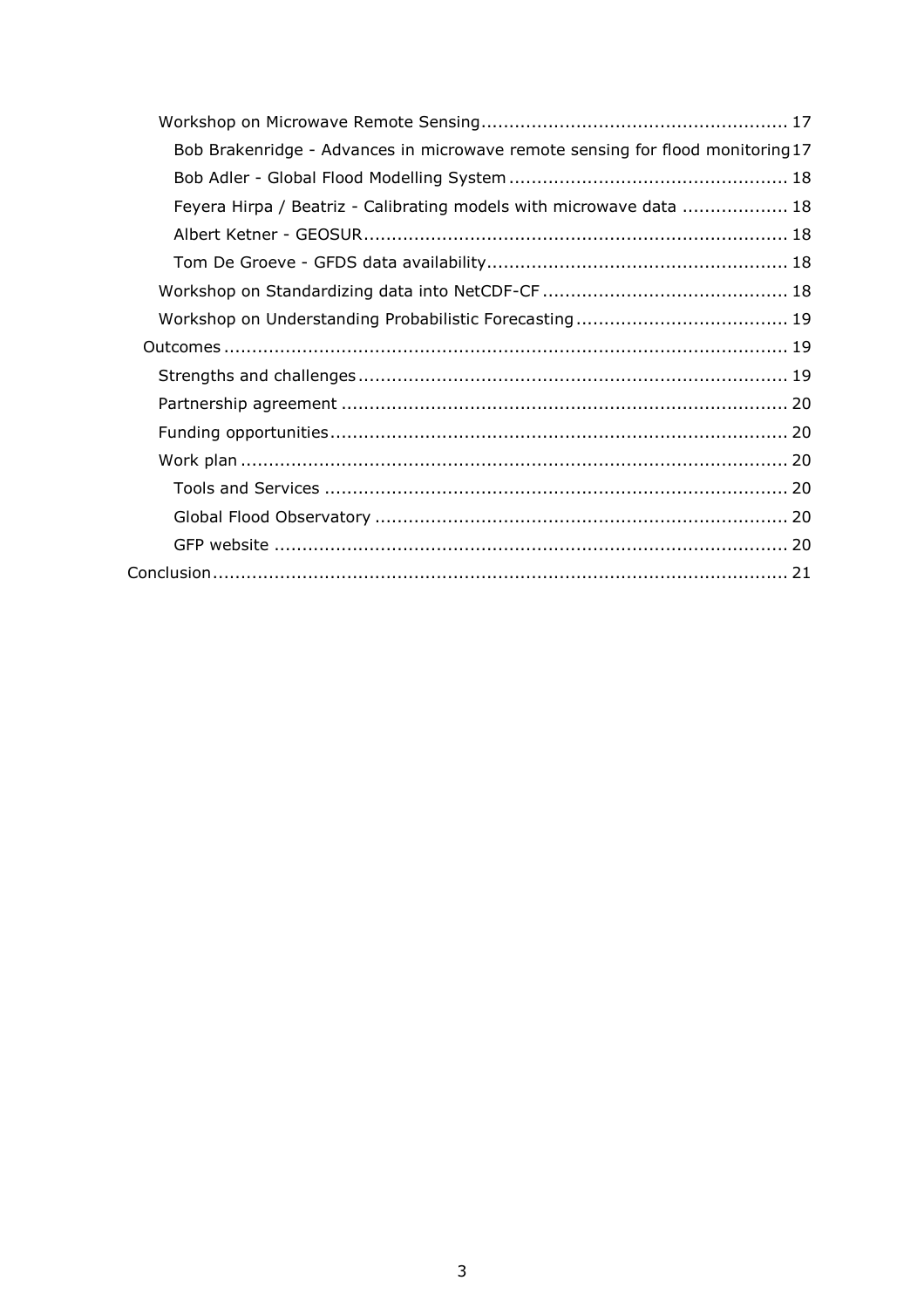# <span id="page-5-0"></span>**Acknowledgements**

The authors wish to acknowledge the contributions from the conference participants.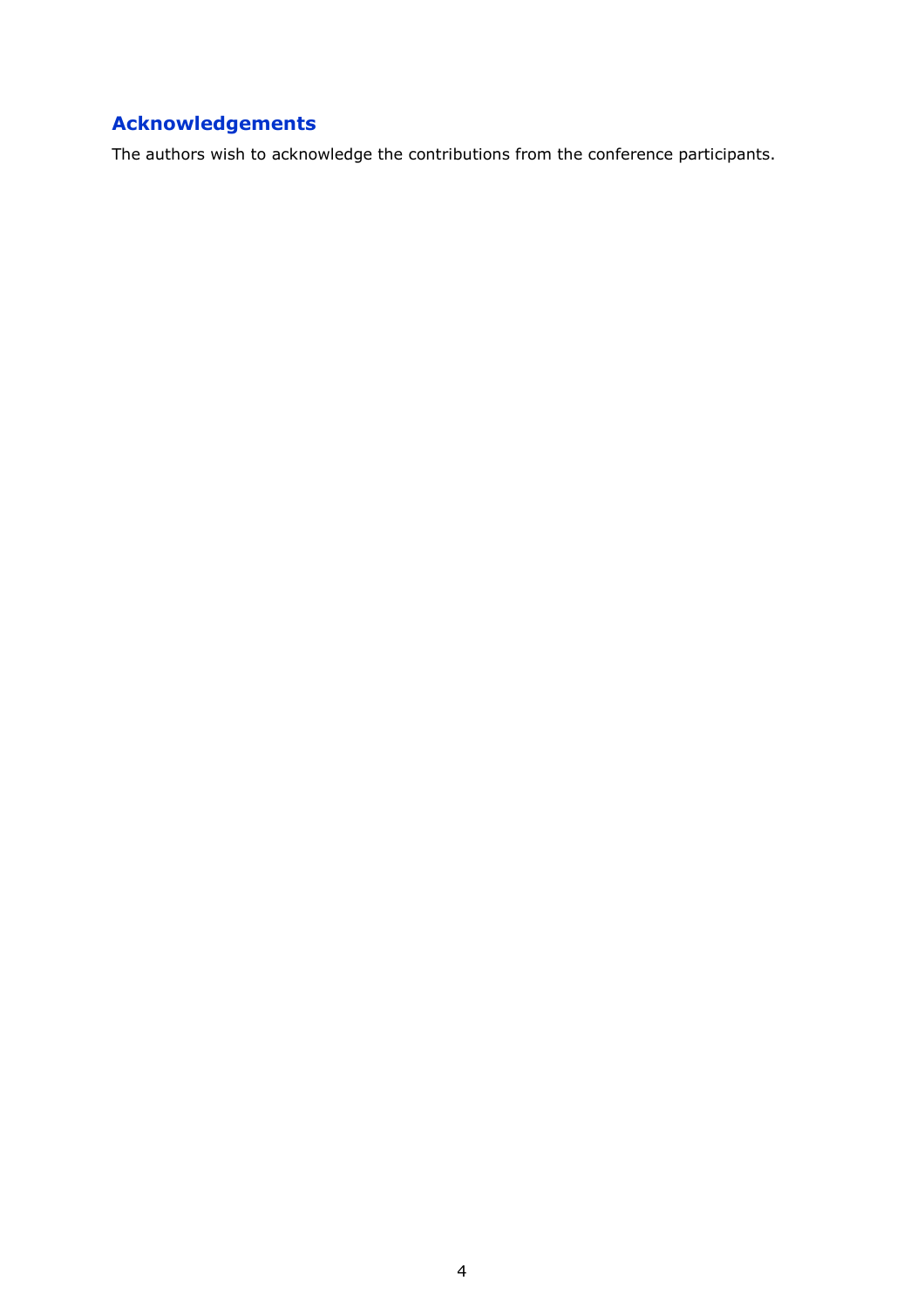# <span id="page-6-0"></span>**Abstract**

From 4-6 May 2015, the 2015 Global Flood Partnership Conference was held at the National Center for Atmospheric Research (NCAR) in Boulder, Colorado, US. In the Conference, 76 participants attended coming from 15 countries in 5 continents. They represented more than 50 institutions, including international organisations, private sectors, national authorities, governmental research agencies, not-for-profit organisations and 14 leading universities.

The 2015 conference was framed in the context of the post-2015 development agenda, where nations of the world will set the course for the next 15 years to reduce disasters (Sendai Framework for Disaster Risk Reduction), to develop sustainably (Sustainable Development Goals) and to set legally binding targets for climate change (Climate Change Convention). Floods are central to all three frameworks, as they represent over 50% of disaster losses, set back development when they occur, and are expected to be more frequent and more severe due to climate change.

The Partnership, consisting of leading academics, practitioners, agencies and government representatives, recommended: (1) to foster an open international process for global risk assessment products feeding into political processes, (2) urge funding/hosting organisations to support experimental and pre-operational monitoring and forecasting tools and services for a period of 2 years, during which their value will be systematically analyzed by the Global Flood Observatory analysts and reported on in future GFP conferences; (3) work closely with WMO's Multi-Hazard Early Warning System initiative; (4) liaise with regional and national operational entities.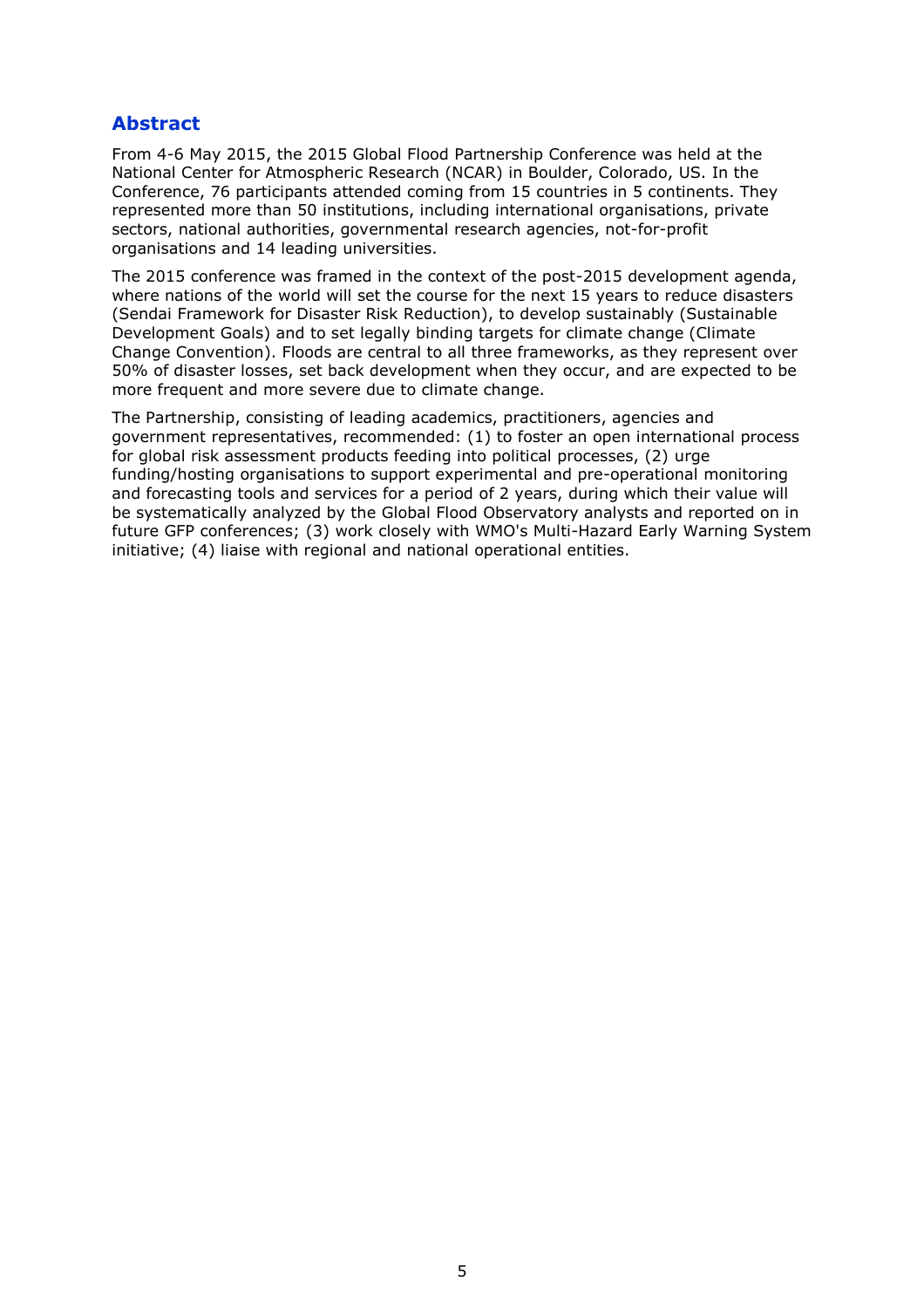# <span id="page-7-0"></span>**1. Introduction**

From 4-6 May 2015, the 2015 Global Flood Partnership Conference was held at the National Center for Atmospheric Research (NCAR) in Boulder, Colorado, US. In the Conference, 76 participants attended coming from 15 countries in 5 continents. They represented more than 50 institutions s, including international organisations (WFP, Red Cross Red Crescent, World Bank GFDRR), private sectors (SwissRe, MunichRe, RMS, AON, Willis Research, Riverside, Google, ESRI, Kisters), national authorities (UK Flood Forecast Centre, Namibia Hydrological Services, Malawi Department of Climate Change and Met Services, Nigeria National Emergency Management Services and Brazil Centre for Disaster Monitoring). From the scientific side, there were governmental research agencies (US NASA, USGS, NSIDC; Japanese JAMSTEC; European ECMWF, JRC) and notfor-profit organisations (Deltares, ITHACA). The academic world was represented by 14 leading universities: Brigham Young University, University of Colorado, University of Amsterdam, University of Leeds, Princeton University, University of Kansas, University of Arizona, University of Bristol, University of Maryland, University of Nebraska, University of Oklahoma, University of Reading, University of Texas Austin, and UCLA.

The 2015 conference was framed in the context of the post-2015 development agenda, where nations of the world will set the course for the next 15 years to reduce disasters (Sendai Framework for Disaster Risk Reduction), to develop sustainability (Sustainable Development Goals) and to set legally binding targets for climate change (Climate Change Convention). Floods are central to all three frameworks, as they represent over 50% of disaster losses, set back development when they occur, and are expected to be more frequent and severe due to climate change.

The conference was hosted at the NCAR [Mesa Lab & Fleischmann Building.](https://www2.ucar.edu/campus/mesa-laboratory) The organising committee consisted of Tom Hopson (NCAR), Bob Brakenridge (University of Colorado, Director Dartmouth Flood Observatory) and Tom De Groeve, Jutta Thielen, Peter Salamon and Feyera Hirpa (Joint Research Centre of the European Commission). The following organisations provided support to the conference: local transport provided by the University of Colorado, coffee breaks provided by NCAR, funding of international travel of 3 delegates provided by Joint Research Centre, funding of international travel of 1 delegate provided by Red Cross/Red Crescent Climate Centre.

In 2014-2015, the Global Flood Partnership has had many successes, including increased situation awareness for partners (through sharing information and analysis), exploiting innovation and scientific advances (new satellite sensors, new models), and publishing an initial catalogue of tools and services of the partners. Partners discussed advances in science related to early warning, monitoring and risk assessment.

Based on the discussions during the conference, the Partnership, consisting of leading academics, practitioners, agencies and government representatives, recommends the following:

- Regarding global flood risk, to work with international organisations (including UNISDR) to transform the Global Risk Assessment into an open process, taking advantage of available risk information and expertise of many organisations in the Global Flood Partnership and stimulating the uptake of peer reviewed risk data;
- Regarding experimental and pre-operational monitoring and forecasting tools and services in the Global Flood Partnership, urge funding/hosting organisations to support their continuation for a period of 2 years, during which their value will be systematically analyzed by the Global Flood Observatory analysts and reported on in future GFP conferences;
- Regarding global flood forecasting, to work closely with WMO (e.g. the Multi-Hazard Early Warning System initiative) on identifying the role and opportunities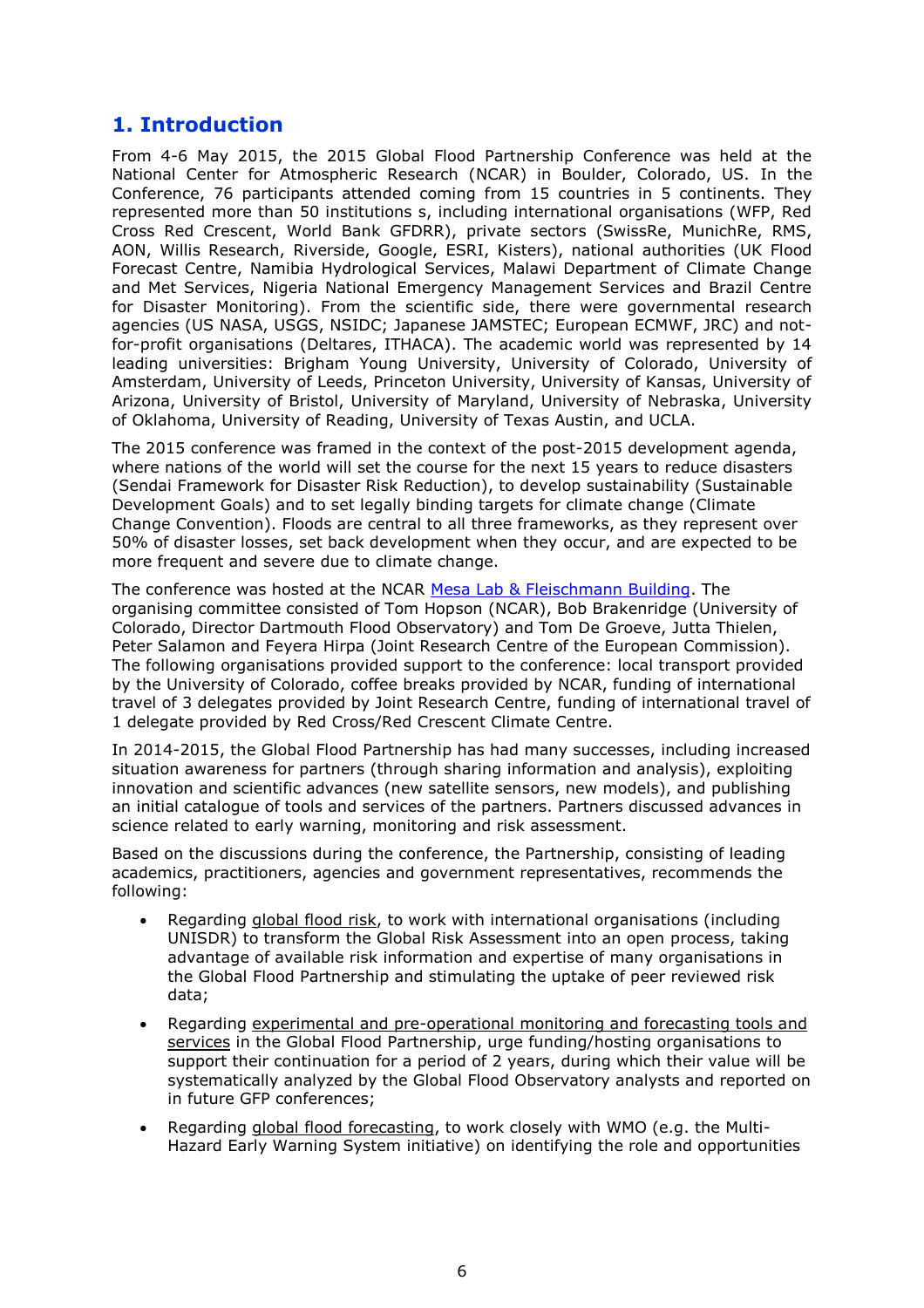of global forecasting systems as a complementary information source to national forecasting systems.

 To increase local quality and relevance of GPF monitoring and prediction activities, liaison with regional and national operational entities that currently manage data and provide services aligning with GFP focus areas. Seek to engage such entities not solely as potential users providing feedback, but rather as full GFP partners contributing to capability development.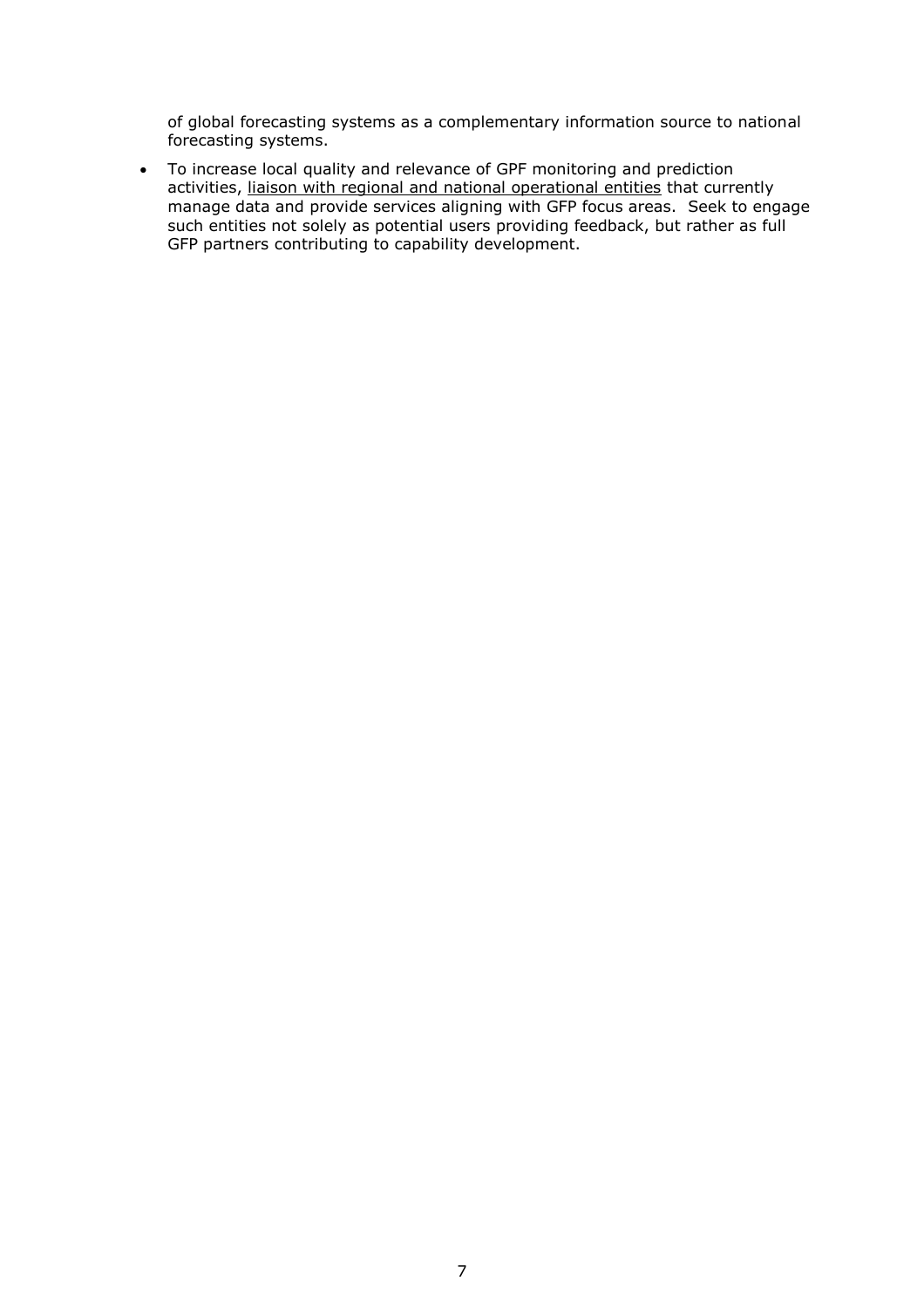# <span id="page-9-0"></span>**2. Conference proceedings**

## <span id="page-9-1"></span>**Opening Session**

Dr. James Hurrell, director of NCAR, opened the conference by warmly welcoming the participants to NCAR. The NCAR is a U.S. federal government funded research and development center devoted to service, research and education in the atmospheric and related sciences. NCAR's mission is to understand the behavior of the atmosphere and related physical, biological and social systems; to support, enhance and extend the capabilities of the university community and the broader scientific community – nationally and internationally; and to foster transfer of knowledge and technology for the betterment of life on Earth.

The meeting was organised with the first day focusing on the Partnerships achievements and objectives for the next year, the second day focusing on discussing research advances, and the third day on the user perspective. There was lots of room for discussions and interaction through presentations, posters and ignite talks, and workshops.

## <span id="page-9-2"></span>**Defining the partnership**

Tom De Groeve (JRC) presented the achievements of the GFP in the past year, as well as the changing context of the Global Flood Partnership leading to new challenges and opportunities.

In the past year, the major floods included the May 2014 floods in the Balkans (affecting 3.1m people and killing 53) and the South-East African floods, in particular affecting Malawi, in January 2015 (affecting 638 000 people and killing at least 79). During the floods, the partners of the GFP were actively producing and sharing information on the mailing list and feeding analytical products to information teams in response organisations. The European Commission Emergency Response Coordination Centre and the World Food Program were among the many beneficiaries of GFP products. Increasingly, situation awareness products include data from pre-operational systems run by GFP partners (see <http://erccportal.jrc.ec.europa.eu/Maps/Daily-maps> for examples).

2014-2015 was also a year full of innovation and scientific advances. New satellites and sensor data became available and were used operationally (e.g. NASA GPM, ESA Sentinel). Mapping programmes (Copernicus, Charter for Disasters, UNOSAT) were triggered efficiently and coordination through the International Working Group on Satellite Emergency Mapping (IWG-GEM), the GDACS Mapping System (SMSS) and CEOS/GEO related initiatives ensured reduced overlap to the minimum. New global flood forecasting information became available including JRC/ECMWF GloFAS (launched at this conference) and GLOFFIS (to be available in June 2015), and the existing UoM GFMS was improved. Regarding flood risk products, two big efforts were released in March 2015 respectively in the UNISDR Global Risk Assessment Report (GAR2015, based on flood risk work of CIMA) and Aqueduct (by University of Amsterdam and Deltares and hosted by WRI). Details of these innovations and many more are available in the talk and poster summaries below.

Most importantly in 2015 is the political context of the renewal of three major international frameworks on disaster risk, sustainable development and climate change. These frameworks, along with the 2016 framework on urbanization (UNHABITAT), drive the political agenda, putting risk and science as the centre of the discussions. In the recently signed Sendai Framework for Disaster Risk Reduction (SFDRR), all governments agreed to reduce disaster risk globally by focusing on 7 targets, of which 6 are relevant to GFP. The Sustainable Development Goals (SDG), involving many more stakeholders and larger budgets that the SFDRR, is aiming at an agreement in September 2015 on 17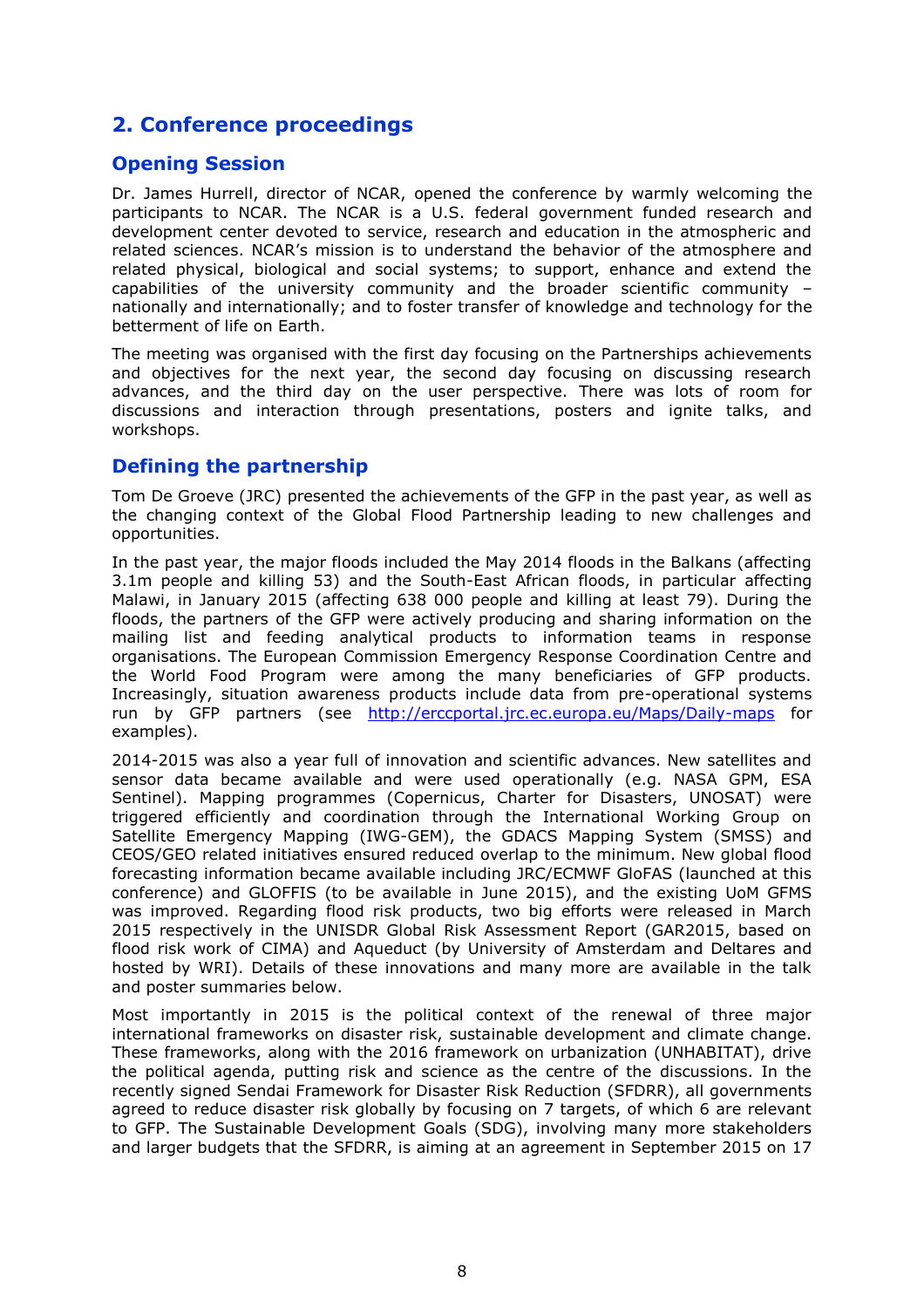goals and 50 targets, many relevant to GFP. Finally, also the UN Framework for Climate Change (UNFCC) will set targets in December 2015.

Of the [Sendai framework,](http://wcdrr.org/) targets 1 to 4 regard the recording of disaster losses (respectively killed, affected, direct economic loss and damage to critical infrastructure) in a systematic way, driven by national governments. This is compatible with the GFP objective of launching a Global Flood Observatory (GFO) to collect impacts of major floods in a systematic way. The JRC, being involved in both GFO and the working groups on indicators for SFDRR, is ensuring compatibility and exchange of knowledge between the communities to come to the best standards. Targets 5 and 7 of the SFDRR address both early warning systems and risk assessment, compatible with GFP's global systems on flood forecasting and flood risk. In fact, GFP partners have been heavily involved in the preparations to the World Conference on Disaster Risk Reduction, notably CIMA contributed with the global flood risk model used in [GAR2015.](http://www.preventionweb.net/english/hyogo/gar/)

Next the strategic direction of the GFP was discussed. Based on a SWOT analysis, the strengths and opportunities as well as the challenges were identified and discussed. These were further discussed during the three day conference.

## <span id="page-10-0"></span>**Progress in the partnership**

### <span id="page-10-1"></span>*Global Flood Tools and Services*

Feyera Hirpa (JRC) provided an overview of the results of the survey on tools and services. A draft publication is circulated for review and completion. All delegates were invited to complete the survey on [http://portal.gdacs.org/Global-Flood-](http://portal.gdacs.org/Global-Flood-Partnership/Global-Flood-Toolbox)[Partnership/Global-Flood-Toolbox.](http://portal.gdacs.org/Global-Flood-Partnership/Global-Flood-Toolbox)

Peter Salamon (JRC) discussed the vision of the GFTS to develop the partnership in three steps:

- Catalogue of tools and services
- Co-visualization of (near real-time) data: map views and time series
- Integrated added-value products

New services / viewers include: GFDRR Think Hazard; DFO MODIS layers.

Co-visualization is achievable through WxS services and is already available in several partners. Co-visualization of time series is achievable through SoS services. JRC and Deltares are working on a prototype version integrating DFO, GloFAS and GLOFRIS data.

Developing integrated add-value products requires resources. The time series integration falls in this category.

Hessel Winsemius (Deltares) discussed data exchange standards, i.e. NetCDF-CF (with metadata) served through OpenDAP, which allows both visualization products (WxS) and data grids. It also supports time series. The workshop on Wednesday will tackle the conversion of existing data from GFP partners into NetCDF.

Webinars on this topic were considered very useful and should be disseminated in the partnership. These may be useful for GFP partners to convert their data, but also - for instance - to approach local/national weather forecasting systems and help them make data available for global models.

Action: calendar of courses (webinars, courses); also on request.

#### <span id="page-10-2"></span>*Global Flood Observatory and Record*

Bob Brakenridge (U Colorado) pitched the idea of a global infrastructure for flood observation and forecasting, similar to an existing system for earthquake monitoring. He provided an overview of available data and services, not integrated. Station data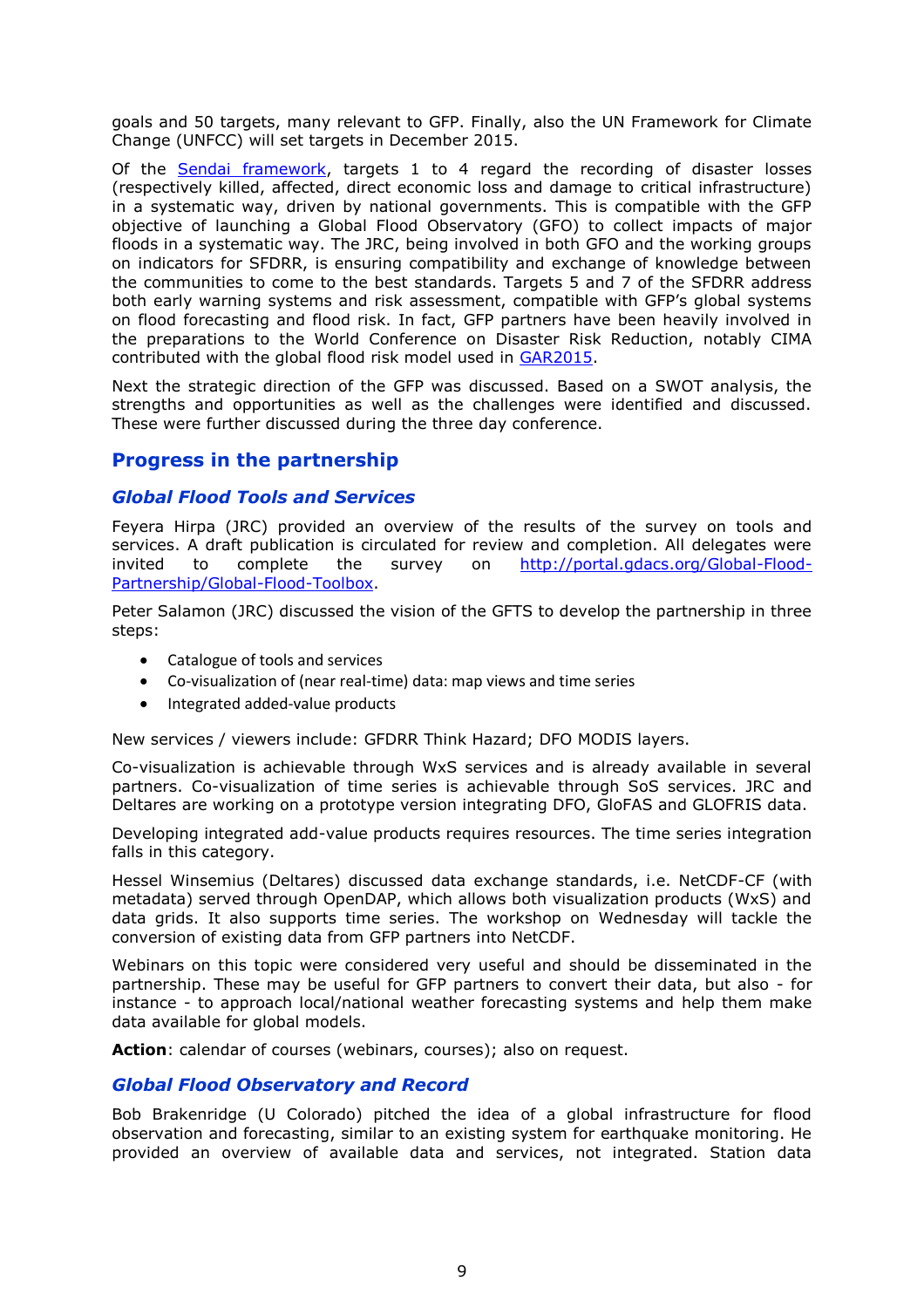(sensors), media (sometimes overflow), rainfall accumulation and routing, microwave detection and mapping.

**Comment**: Centralization vs localization for hydrology is an ongoing debate: centralization is successful for hurricanes and storm surges, but not so sure for flood forecasting. So it is controversial.

Human component in GFO is essential, notably for the impact values. Purely geophysical system is only support.

#### <span id="page-11-0"></span>*Users*

Training activities were discussed. The following activities might be considered useful:

- inventory of (Global) Flood related user guidance / training activities given and planned this year by the partners in this working group. That may lead to ideas on connecting to existing courses with GFP input and partners
- discussion with other working groups, e.g. Monitoring, and model inter-comparison, on which (intermediate) results they would like to disseminate through training workshops.
- identify 2/3 activities for joint user guidance/training, with a draft time-line.

**Example**: At UNESCO-IHE in November/December 2015, a proposal for a refresher course can be prepared for alumni, to be held eg in Southern Africa region, Sept-Oct 2016. Here we can involve partners from the GFP.

#### <span id="page-11-1"></span>**Scientific talks**

#### <span id="page-11-2"></span>**Maturity and Impact of Earth Observation (David Green)**

NASA's applications program looks at observation and monitoring, data management and analysis, modeling and mapping, assessment and prediction and capacity building and education. NASA supports global and multi-hazard projects, including research, applied science, flight and technology.

The GFP framework is much in line with NASA strategy. The importance is the arrows between the boxed ("maintain", "run", "integrate"). "You'll never be able to make flood people collaborate, but you can make them coordinate". In the aftermath of Sendai, US suggests that GEO priority area for disasters will be floods.

What are the questions that the GFP wants to answer? This can inform NASA funding programming.

#### <span id="page-11-3"></span>**Global Flood Monitoring System (GFMS) (Bob Adler)**

The Global Flood Monitoring System (GFMS) provides real-time calculations using satellite rainfall and a hydrological model (VIC). Resolution ⅛ degree (land surface model) and routing at 1km. GFMS will upgrade with GPM IMERG multi-satellite product, automatic reprocessing to beginning of TRMM era. Also use NWP products.

**Next steps**: continue operations with improvements, use new precipitation information (GPM/IMERG), add a dam module and address input from users. GFMS is trying to connect with partners interested in running the system operationally, adapting to partners requirements. Work with GFP and others to inter-compare with other systems and improve.

Change from TRMM to GPM: different time/space resolution probably imply different intensity calibration. GPM is global, so there are better flood products over land in polar areas. Should be a significant improvement.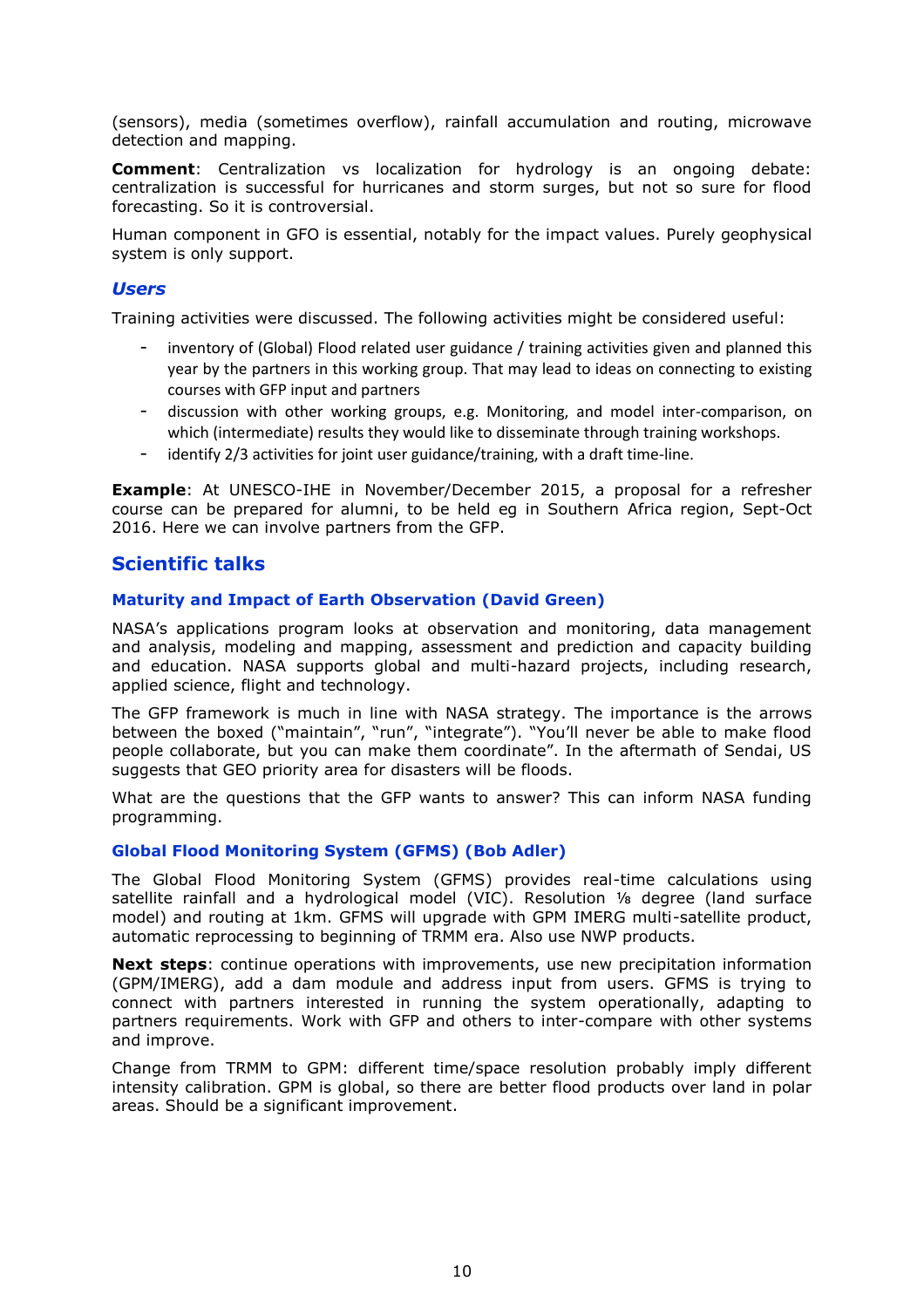#### <span id="page-12-0"></span>**GloFAS Forecast Viewer (Peter Salamon)**

JRC officially released the GloFAS Forecast Viewer to the Global Flood Partnership. Peter explained the background of the GloFAS system, including input (ECMWF ensemble forecasts), cascade of HTESSEL (surface) and LISFLOOD (groundwater and routing). Flood severity is classified using flood return periods calculated by long-term climatology (ERA-INTERIM), displayed as threshold and return period hydrographs. New since last year is the use of a new drainage network, a new river width map and the use of 30 year ERA-Interim GPCP v2.2 correction.

At [www.globalfloods.eu](http://www.globalfloods.eu/), anyone can access the GloFAS Forecast Viewer, accepting the terms and conditions. The viewer shows predicted accumulated precipitation and return period exceedences for hydrological data, including graphs for reporting points. The graphs include hydrographs and persistence graphs. Webinars are available on YouTube.

Ongoing developments: (1) use of ECMWF reforecast instead of reanalysis dataset, i.e. a retrospective run using most recent model, (2) calibration of GloFAS using GFDS data, (3) flood risk assessment in real time: this is done by linking coarse scale forecasts with high-res global flood hazard catalogue, (4) incorporation of lakes and reservoirs, (5) covisualization of GFP services and tools and (6) several other developments.

#### <span id="page-12-1"></span>**A first intercomparison of global flood hazard models (Mark Trigg)**

Global Flood Models - hazard mapping - are now a practical reality. The research compared GLOFRIS, MATSIRO + CaMa-Flood, ECMWF + CaMa-Flood, SSBN and CIMA. It is analogues to Atmospheric Model Intercomparison Project (AMIP). Questions is: are the models fit for purpose?

The comparison was done in Africa through a geospatial analysis of flooded area, for return periods of 25, 100, 250, 500 and 1000 years. It had an analysis of water mask and implications by assessing GDP and population exposure.

Total flooded area (of continent) for 500/1000 year return periods varies from 10% to 5%. Reported uncertainty doesn't overlap with all models, so it is model-specific uncertainty. Also spatial differences when mapping catchments. Regarding GDP, outputs range from 9% to 20% of GFP (1000 return period). For population similar differences are noted.

When looking in detail, e.g. Niger/Benue River confluence, there is good overlap as hydrodynamics is constrained to river valleys, but wide divergence in the flat area upstream of the city of Onitsha. For the Nile delta (a complicated area to model), all models fail as they use HydroSHEDs, which doesn't include bifurcations. In addition, the fact that the errors in the SRTM DEM are more important in flat areas such as this make accurate extents challenging.

**Conclusions**: this research wouldn't be possible without GFP. Large differences between the model results (magnitudes, spatial patterns, exposure implications), exercise also provided useful feedback to modellers. Way forward: collaborative effort to push this forward, addressing many challenges.

**Discussion**: suggestion to do for Australia (where others have continental result). Suggestion to share layers on GFP and population.

#### <span id="page-12-2"></span>**Cloud-based global flood forecasting system (Jim Nelson)**

Jim discussed the Tethys Platform, which is an application development tool, as well as an application developed using the platform. There is a move to develop application in the cloud. CI-Water is a project that enhances access to data and computationally intensive applications.

The Tethys framework combines open source tools, combined in Python SDK. The TethysCluster allows to connect it to Microsoft Azure and Amazon Web Services. The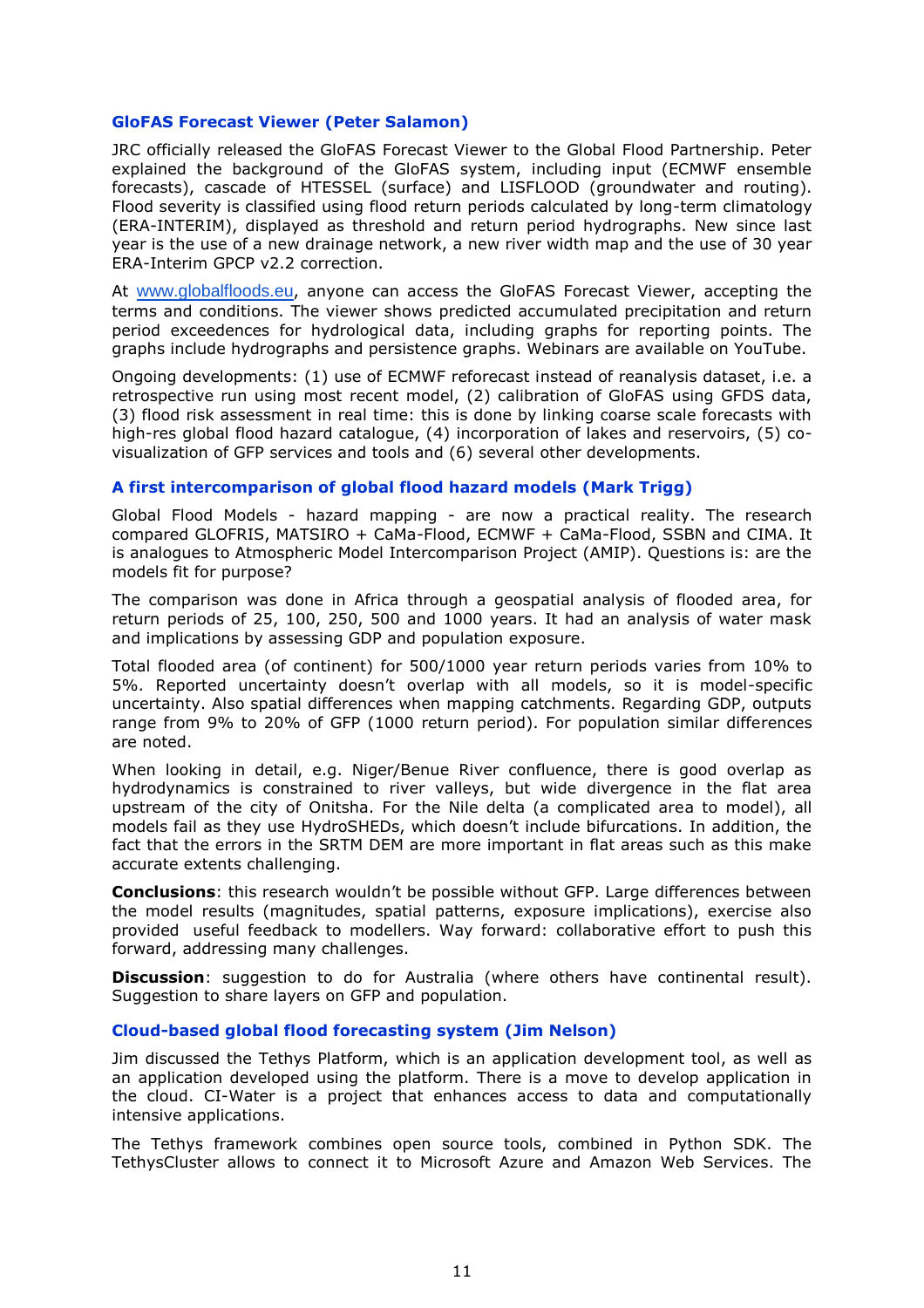components include: GIS (Geoserver, 52north, PostGIS), visualization (Google Earth, Google Maps, OpenLayers, Highcharts), and data set storage (ckan, Hydroshare).

One application is the CUAHSI - HydroServer Lite. This was used in a hackaton in summer 2015 to address downscaling global models, resulting in the ECMWF-RAPID tool. Some features include interactive modification of routing storage.

#### <span id="page-13-0"></span>**Improving risk awareness through collaborative research (Albert Weerts and Lydia Cumiskey)**

Deltares develops the Delft FEWS model - Open Shell Forecasting System. Current project is Eart*H2O*bserve. Deltares invested in a research infrastructure to combine many efforts in a single framework: the iD-Lab, or interactive laboratory, focused on disaster management. Some systems include GLOSSIS global storm surge forecasting system, hurricane system, GLOFFIS global flood forecasting information system (based on GFS and ECMWF).

#### <span id="page-13-1"></span>**HEPEX - The Hydrologic Ensemble Prediction Experiment (Andy Wood)**

Operational flood monitoring and prediction currently exists at two distinct end points of a range of complexity and degree of human forecaster involvement. The prevalent, locally relevant prediction practice involves the forecasting paradigm from the 1980s, offering highly calibrated/tailored local (often deterministic) forecasts, delivering key inputs for water and energy management and hazard avoidance. It relies heavily on human expertise and applies real-time ad hoc adjustments to models and data, thus is not scalable (except through FTEs). The new global monitoring and forecasting paradigm, in contrast, is automated, using supercomputing, GIS, satellite inputs, global hyper-resolution terrain data -- but is not locally tailored, has little calibration, and typically reports outputs as percentiles rather than absolute flow values because the latter are not reliably simulated. The philosophy is different -- based on the hope that superior physics and ever higher resolutions alone will substitute for the human expertise added in the traditional paradigm, resulting in model accuracy by default.

HEPEX started in 2004 at ECMWF, and like GFP has ties to research and users, as well as to WMO WCRP and to national operational hydrometeorological services. After 10 years, HEPEX is lively (even fun!) community, runs joint experiments (ensemble hydrological experiments) and has an active online collaboration point: [http://hepex.irstea.fr](http://hepex.irstea.fr/). Systems like EFAS and GLOFAS are prime examples of science/operational outcomes aligned with HEPEX.

HEPEX's essential focus is on advancing the elements of 'hydrologic prediction science' needed to make modern, ensemble prediction systems work *well* (rather than just execute and produce output) and be suitable for supporting water/energy/hazard management decisions. A central emphasis on ensembles responds to the need to quantify uncertainty in hydrologic predictions so as to support risk based decision making. HEPEX approaches are in a sense geared toward achieving the types of corrections that human forecasters make in the traditional forecasting paradigm (eg, objective in place of manual data assimilation). Other focus areas are regional parameter estimation, calibrated downscaling, post processing, verification, end-user communication.

#### <span id="page-13-2"></span>**Making flood risk information actionable – Aqueduct (Philip Ward)**

Global flood risk models are increasingly becoming available and are useful tools to assess and manage risk. GLOFRIS is a state-of-the-art standard global flood risk assessment model, that uses the standard risk concept whereby risk is a function of hazard, exposure, and vulnerability. GLOFRIS has been used in practice, for example to carry out quick scan analyses of flood risk in GFDRR target areas. The workshop on "What can('t) we do with global risk models" was very interesting to gauge experience and expectations from developers and end-users on the uses and limits of global flood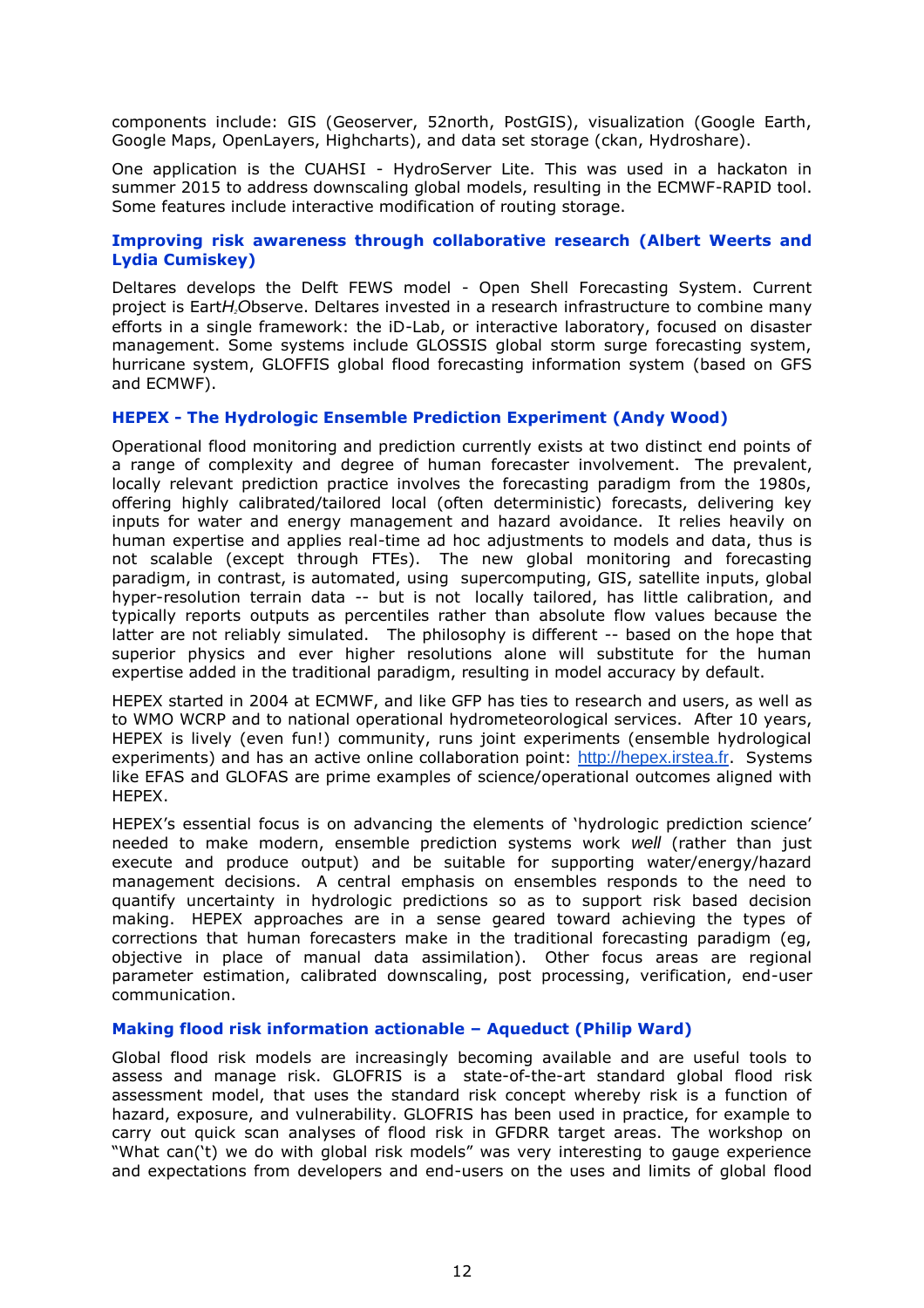risk models. Barriers to risk management include: lack of user capacity to access information, too complex information for decision makers, information not available when needed. Aqueduct has the objective to overcome these barriers.

Aqueduct Global Flood Analyzer ([www.wri.org/floods](http://www.wri.org/floods)) allows any user to do an on-the-fly risk assessment for any country, state, or river basin in the world. The project is led by the World Resources Institute (WRI), and funded by the Netherlands Ministry for Infrastructure and the Environment. It is a collaborative effort developed by a consortium of WRI, the Institute for Environmental Studies of the VU University Amsterdam, Deltares, Utrecht University, and PBL Netherlands Environmental Assessment Agency.The user defines a flood protection level (e.g. 10 year protection), after which the tool estimates the risk, as well as the avoided risk. Risk is expressed in Aqueduct in terms of several indicators: annual expected urban damage, annual exposed population, and annual exposed GDP. The tool also makes projections given scenarios of both climate change and socioeconomic development. The user has tools to explore reduction options: change of flood protection level. Global Aqueduct statistics show that 15 countries account for 80% of population exposed.

In the coming years, improvements to Aqueduct will include: cost and benefits of dike protection, effectiveness of intervention strategies (spatial planning, nature-based options), coastal risk (using the Delft-3D model to develop a time-series of global tide and storm surge as part of the EU-RISES project), and including land subsidence.

A global protection standards database (method developed by Jongman et al, Nature Climate Change) is being developed through combining modelling, literature reviews, existing databases and expert meetings. This could be improved in the future through crowdsourcing - it would be interesting to discuss whether GFP could house such a database.

#### <span id="page-14-0"></span>**Swiss Re's "Mind the risk" (Joshua Woodbury)**

Mind the risk is a report on the flood risk. Insured flood losses increased by 12% per year since 1970. Mind the risk focuses on hazards with return period of 100 years or less for metropolitan areas. Indicators include people potentially impacted and value of working days lost.

The results show 379m people potentially affected by river flood (EQ 283, wind 157, SS 33, TS 12). Greater Hong Kong area: 12m, Shanghai: 11.m, Kolkata, 10.5m. Top 10 cities for riverine floods are in Asia, except Mexico City and Cairo. Regarding storm surge, Amsterdam and New York are only cities not in Asia.

SwissRe's flood models (available for many countries in the world) estimate expected losses through distribution of property values, hazard, vulnerability and insurance conditions. Global Flood Zones are indicative flood hazard zones for 100 and 500 years periods with 90m resolution based on geostatistical regression approach. Combined with the Flood Events modelling concept (event set provides event return periods > 10000 years) where flood protection measures and dams considered.

Request if SwissRe can share the Flood Zones for some areas (e.g. Africa) for comparison.

#### <span id="page-14-1"></span>**WISER, a weather climate change impact study at extreme resolution (Alan Gadian)**

WISER is focused on high resolution extreme weather events. Using high spatial and high temporal resolution, extreme convective storms can be modelled. These account for the bulk of disaster costs. WISER wants to derive decadal time scale changes in general precipitation over UK and Western Europe, and predict changes in quantity and frequency of severe and hazardous convective rainfall. WISER will calculate data and statistics for future severe weather of direct relevance to policy makers in Europe. Computations will become available by 2016, data will be available on BADC (British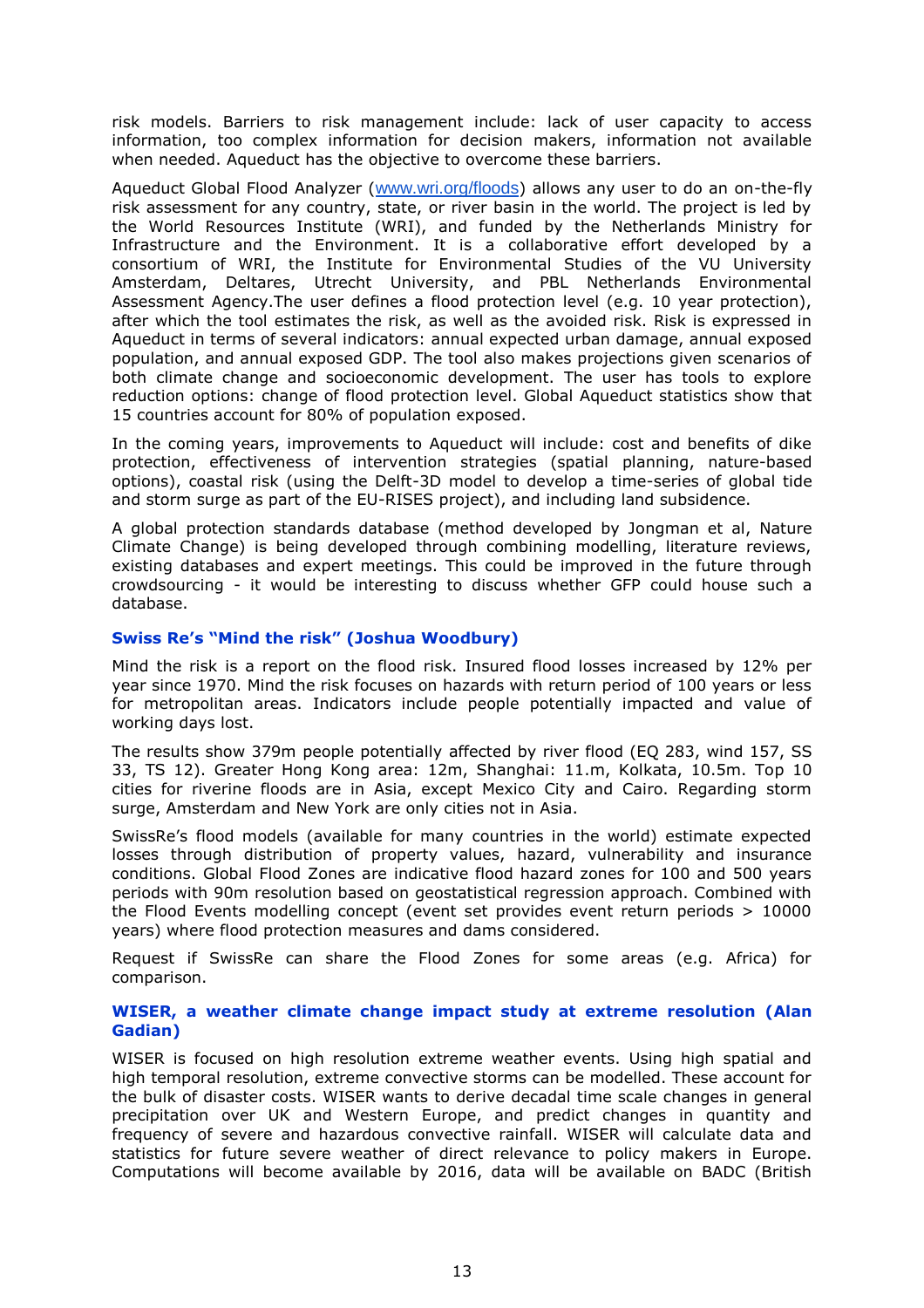Atmospheric Data Centre). Early results show that PDF tails are better estimated and small scale events are better captured at global level.

#### <span id="page-15-0"></span>**NASA ARSET Capacity Building for Flood Management (Brock Blevins)**

ARSET (<http://arset.gsfc.nasa.gov/>) is NASA Applied Sciences Capacity Building Program. The goals is to increase the utility of NASA earth science and model data for policy makers, regulatory agencies, and other applied science professionals in the areas of Health and Air Quality, Water Resources, Eco Forecasting, and Disaster Management. ARSET has 51 trainings reaching 2700+ users and 700+ organisations.

The training workshop lifecycle identifies mature results from science projects, identifies host institutions, develops training and evaluates the feedback from the process to improve the capacity building process, more tailored to needs.

ARSET can help disseminate GFP data products and/or decision support tools to national and international end-user organisations; provide end-users' comments and feedback to GFP; develop joint collaborative training with GFP partners.

Listserv: <https://lists.nasa.gov/mailman/listinfo/arset>

#### <span id="page-15-1"></span>**Global Flood Tool and Flood-FINDER (James Verdin)**

Updates on the Global Flood Tool was presented. Also the Flood-FINDER project was presented. The project of UNITAR/UNOSAT, CIMA and USGS, with support for CERN IT department, aims at using forecasted flood inundation models to trigger satellite acquisitions.

#### <span id="page-15-2"></span>**Global Flood Partnership at World Food Programme (Emily Niebuhr)**

Emily discussed the needs of WFP for flood-related information. WFP has used GFP regularly to get situational awareness, and feeds this information in preparatory actions for emergencies.

#### <span id="page-15-3"></span>**Namibia Water Authorities (Pauline Mufeti)**

Comprehensive overview of the many tools and services used by the Namibian authorities for flood monitoring. The tools include services provided by international partners, locally run tools through sustained capacity building and maintaining programs and national tools.

#### <span id="page-15-4"></span>**UK Flood Forecasting Centre (Crystal Moore)**

Crystal discussed the UK Flood Forecasting Centre, which has a wide range of activities. Special attention was given to communication of flood information to and from various actors.

#### <span id="page-15-5"></span>**Experiences in Nigeria (Kayode Fagbemi)**

Kayode presented the national system for flood forecasting and emergency response in Nigeria. After major floods in 2012, Nigeria started working with the international community to improve national capacity for monitoring, forecasting and management floods. The GFP is an interesting network for capacity building projects, and responds to the current needs of Nigeria.

#### <span id="page-15-6"></span>**CEMADEN, Brazil (Marcio Moraes)**

Marcio showed the national system for flood forecasting and emergency response in Brazil. Brazil has an advanced monitoring centre, which also invests in infrastructure (rain gauges) and research.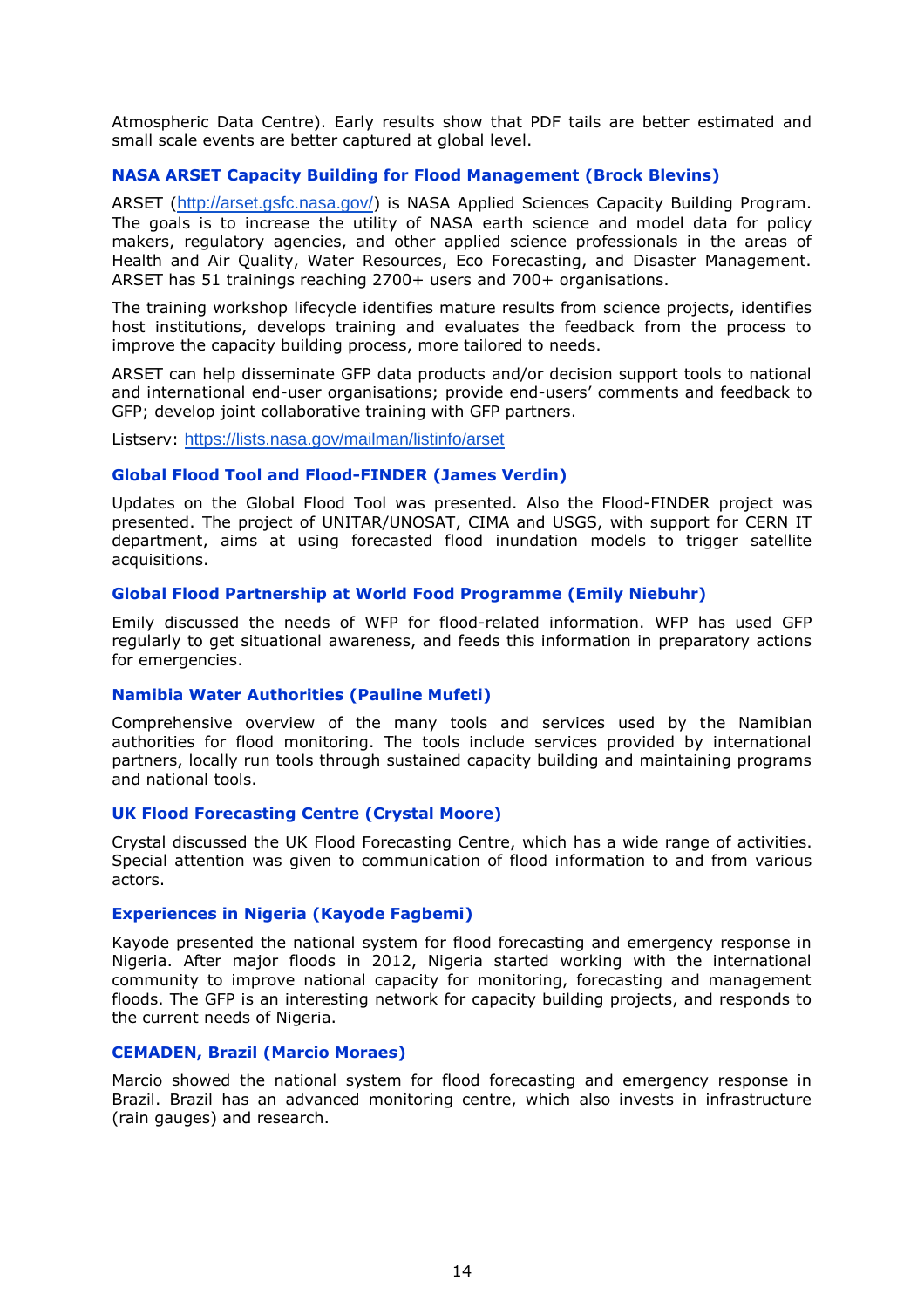# <span id="page-16-0"></span>**Ignite Talks**

17 Ppsters were introduced in 1 minute Ignite Talks.

- Huan Wu, Bob Adler, et al.
- Race Clark, Stu Frye et al.
- Albert Kettner, Bob Brakenridge, Tom De Groeve et al.
- Liz Stephens, Florian Pappenberger et al.
- Mari Tye, Cindy Bruyere, et al.
- Guy Schumann et al.
- Dai Yamazaki
- Calum Baugh, Florian Pappenberger
- Florian Pappenberger et al.
- Rebecca Emerton
- Elena Cristofori et al.
- James Verdin, Kristine Verdin et al.
- Cyndi Castro et al.
- Maurizio Savina et al.
- Andrew Kruczkiewicz et al.
- Morgan Ross, Guy Schumann, Emily Niebuhr, et al.
- Andrew Smith

## <span id="page-16-1"></span>**Workshops**

### <span id="page-16-2"></span>*Workshop: What can('t) we do with global flood risk models?*

Global scale flood risk models have become a reality. A range of global flood risk models have been developed for assessing both current and future risk and for forecasting and real-time flood analysis. Increasingly, these 'quick and not so dirty' methods are being used in practice, for a large range of uses and applications, and by an increasing range of practitioners and decision makers. However, global flood risk models clearly have their limits, and there is often a mismatch between the envisaged use of model results by practitioners and the actual capability of the models. Therefore, this workshop was held to open a dialogue between users and modellers to critically address the question 'What can('t) we do with global flood risk models?'.

Ignite-style presentations were given by 7 users/developers to provide examples of how global flood risk models are already being used in practice, how the model proved useful in these examples, and what challenges were faced.

- Josh Woodbury (Swiss Re) points to the difference in granularity between hazard and exposure data, which can lead to misidentifying areas in different flood zones (e.g. 100 and 500 year return period zones).
- Dai Yamazaki (JAMSTEC Japan Agency for Marine-Earth Science and Technology): We can already simulate flood extent and depth and therefore roughly estimate global risk. However, there are large uncertainties in GCM and topography data. To address this, models need to be continually improved, and uncertainty assessment is required.
- Nicola Pasquale (Munich Re): describes difficulty in simulation of global risk due to lower resolution of SRTM data, which leads to uncertain hazard data. Ask the question, what can we actually do with global flood risk models?
- Andrew Smith (SSBN Flood Risk Solution): We can use current generation of global flood risk models to make large scale planning decisions, but cannot be used to carry out building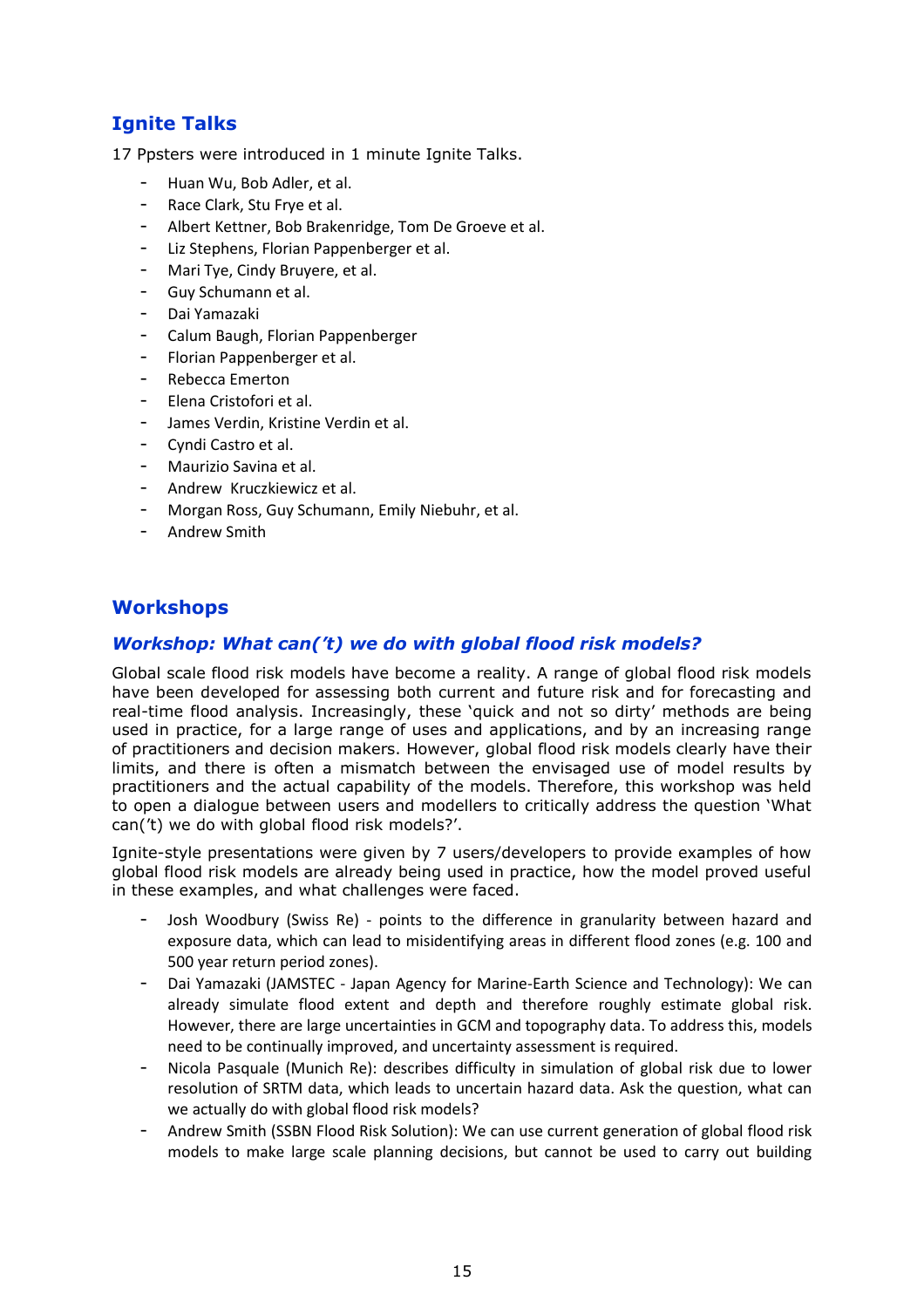scale flood risk assessments. Major challenges are the spatial resolution of the hazard data (ca. 90m) and inaccuracies in topography data.

- Brenden Jongman (GFDRR, World Bank): We can use global flood risk models to identify and flag areas where it is important to account for hazards and to inform development. For example, global hazard layers are being used in the GFDRR's THOR tool to provide hazard data where no data from more local models are available.
- Emily Niebuhr (presented by Philip Ward) (WFP): Global flood models have been used by WFP to monitor flood disasters around the world, for example in Malawi, Mozambique, and Bolivia. Country Offices have indicated that they found this information quite helpful when providing assistance during crises.
- Erin Coughlan de Perez (Red Cross Red Crescent Climate Centre): the use of global scale flood forecasting models is being tested for possible use in forecast-based financing. A challenge is still setting thresholds for taking action; information of uncertainty is also critical.

Next, all participants were asked to answer 2 questions on post-it notes:

Users

- For what purpose do you (or would you like to) use global flood risk models?
- What is the main challenge you face (or expect to face) in the use of these models in practice?

#### Developers

- For what purpose are you developing global flood risk models?
- What do you think the main challenge is for the use of these models in practice?

The findings were then discussed in plenary. Purposes of the models listed by users included: planning interventions; starting communication about risk issues; showing how often actions may be taken in vain based on flood forecasts; planning for "no regret" measures; and estimating the expected loss over the year for managing a portfolio. Developers stated several of these purposes, as well as the scientific use of the models (improving understanding of processes) and using the global models to make/force local models. In terms of main challenges, both developers and users recognised the challenge of resolving the global granularity of the model outputs with the needs of local decision-makers. Also, the need for improved accuracy, and information about the accuracy/uncertainty of models, was seen by both groups as being very important. Other challenges stated by users include: how to communicate real-time forecast information and risk information to end-users; the provision of false alarm rates and hit rates when thresholds are case-specific; the mismatch between the resolution of hazard and exposure data; definitions about risk – both in terms of long term and real-time studies; and making the data usable, e.g. a need to link with decision support systems to connect with local knowledge. Developers mentioned: how to communicate real-time forecast information with users; how to assess forecast skill; the need for better DEMs, especially in the vertical resolution (not per se higher horizontal resolution); the lack of data on past flood events for validation purposes (both gauge data and impact data). Interestingly, the developers need the end-users in order to be able to improve their models: users can rigorously assess the quality of the data since they have a better knowledge of their case study regions. Critical feedback from users can therefore help to improve flood risk models. In this way, there appears to be a healthy two-way relationship between users and developers.

#### <span id="page-17-0"></span>*Workshop on Global Flood Observatory*

A preliminary Global Flood Observatory Team has been assembled to begin providing quality-controlled flood event coding and characterization via a web site developed at the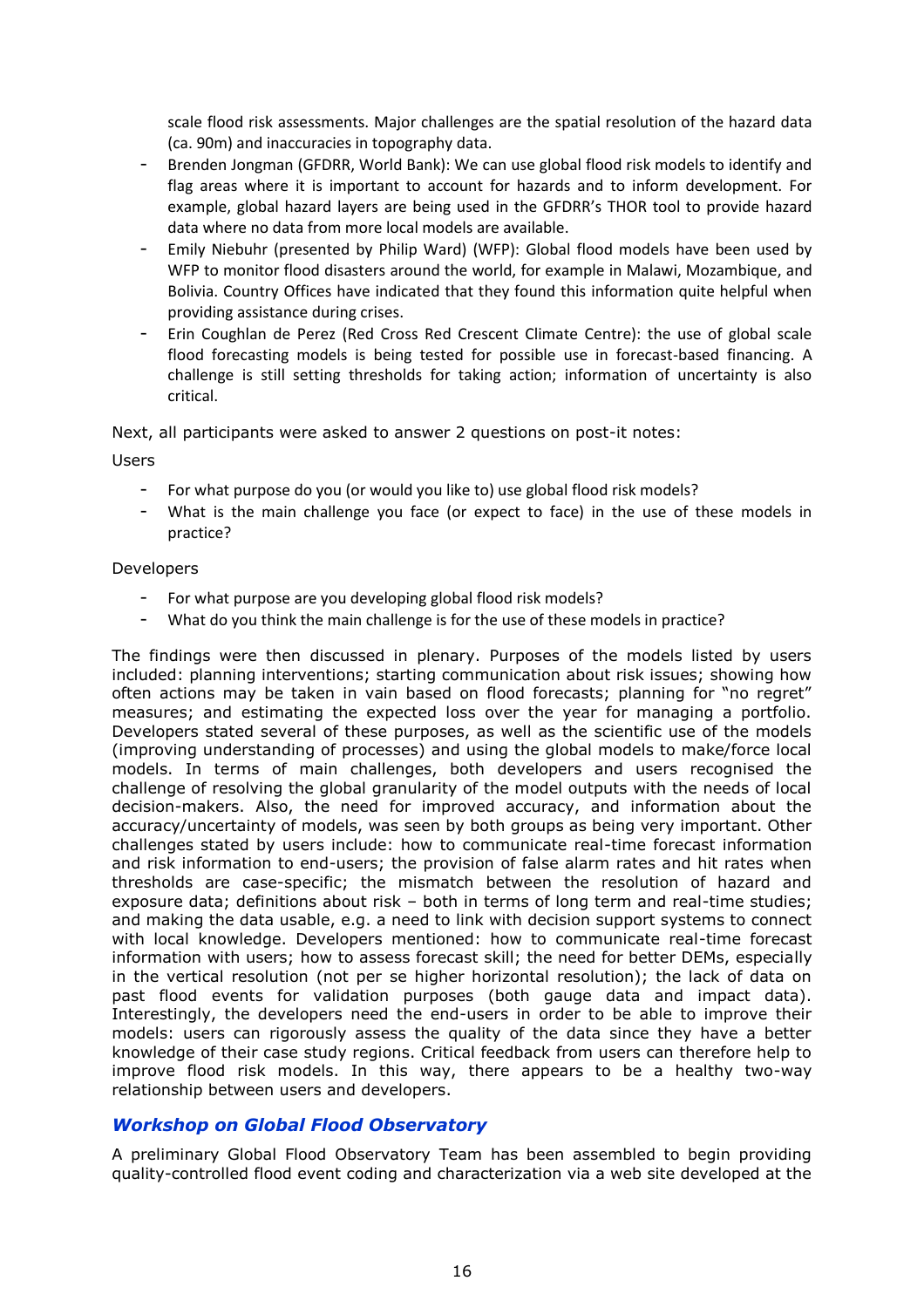Joint Research Centre, Ispra, Italy. The workshop had the scope to organize this team, determine the scope and limitations of the first phase of the GFO, discuss procedures on how to enter floods in a collaborative and distributed way, and show how each team member can enter new flood events into the online system. The system then becomes fully operational immediately after the meeting.

There was agreement to keep the initial phase simple, focused on recording flood impacts for major floods as well as a bounding polygon. Major floods need to be defined. Current definitions include:

- Severity 1 (DFO criteria): large flood events (often causing significant human and economic damage); with an estimated (commonly from news reports) mean return period (recurrence interval, or average interval between two events with magnitude equal to or greater than the level concerned) of the order of  $\sim$  10 years.
- At least 10 people killed, declaration of national emergency (CRED EM-DAT criteria)
- At least 1 person killed or 100Keuro damage (RMS criteria)

Participants urged to make the GFO archive compatible with existing good practices on recording loss data, but also to think of additional requirements (e.g. increase spatiotemporal resolution, record sub-events, record additional loss parameters) to make the GFO record useful for the flood risk community.

The organisations that expressed interest in participation are: University of Colorado, Joint Research Centre, Ithaca

Based on the number and availability of participants, a duty roster will be set up.

Draft [GFO Guidelines](https://docs.google.com/document/d/1GXTiJVuuCilEu2W_pfsCuUrKdxShga7RNo8rVi6sgfs/edit?usp=sharing) have been developed and a first version will be completed by Bob Brakenridge for review by June 2015. After review by GFO analysts, coordination sessions will be organised by teleconference to initiate GFO operations.

#### <span id="page-18-0"></span>*Workshop: Forecast-based humanitarian action*

Forecast-based humanitarian action: during the 2 hour workshop we were introduced to flood early warning systems from around the world (Uganda, UK, Nigeria, Europe, Bangladesh) and in use by different organisations (Red Cross, UK Flood Forecasting Centre, Nigerian National Emergency Management Agency).

Participants were then invited to 'vote with their feet' to prompt discussion on issues such as the accuracy and use of probabilistic forecast information, whether we are / need to be forecasting flood impact as well as flood hazard, and who uses the forecast and whether there is engagement with the users of the forecast information. Much of our discussion focussed on what could be offered from global-scale information, and how applicable that is for local-scale decision making. Participants were asked to make pledges for how they will contribute to this work in the future. These, and a report on the session will be available in due course, and will be used to feed into a DFID report on the topic.

#### <span id="page-18-1"></span>*Workshop on Microwave Remote Sensing*

#### <span id="page-18-2"></span>**Bob Brakenridge - Advances in microwave remote sensing for flood monitoring**

The Dartmouth Flood Observatory has around 280 RiverWatch sites. Calibration using rating curves and processing of microwave signals can yield quantitative data on flow and runoff on daily and monthly basis, as well as low flow statistics and return period estimations. The data and rating curve calculation are available, and inform the site quality value.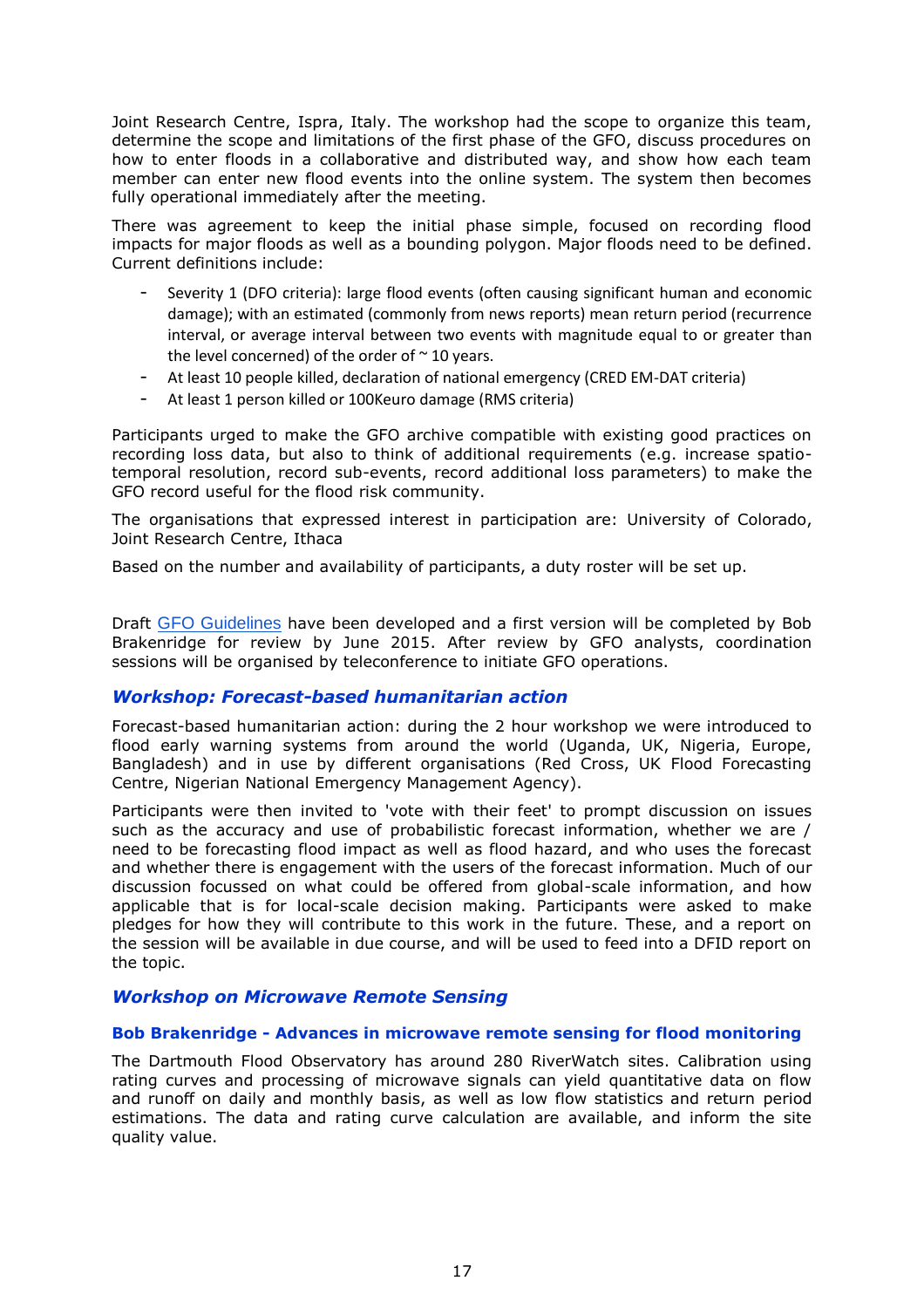New visualisation products include Google Earth Engine animations using Landsat data shows the dynamics in rivers, e.g. hydromorphological stations and reach inundation plots.

Return periods are calculated each year, and a plot of the change in return period calculations is available. It informs issues on stationarity: changes due to longer time series or due to changes in climate.

Setting up a site takes about 4 hours of processing, including validation of location, retrieving results from model, and establishing the rating curve.

#### <span id="page-19-0"></span>**Bob Adler - Global Flood Modelling System**

The Global Flood Modelling System of University of Maryland allows to map various variables in 3h time steps at 12km and 1km, and allows to show time series of the geophysical data parameters. Real time and forecasted inundation maps at 1km are available in experimental mode.

There is interest in having the data available as NetCDF and WxS services. Data is available as binary file.

#### <span id="page-19-1"></span>**Feyera Hirpa / Beatriz - Calibrating models with microwave data**

Feyera presented the work of Bea on using microwave data to calibrate global flood forecasting models (GloFAS). The study compared uncalibrated model results, results calibrated by ground discharge, by GFDS discharge and using only the raw GFDS signal (not converted to discharge). The gain obtained (using KGE measure) varies in different basins, but there is gain in most cases. The continuous (spatial and temporal) availability of the signal is a strong advantage. The main limitations are: no information on volume, noise-to-signal approach is high in some locations. The work will be expanded to the whole globe, and ways to assimilate data in GloFAS model will be studied. Also postprocessing methods will be considered.

#### <span id="page-19-2"></span>**Albert Ketner - GEOSUR**

Dartmouth Flood Observatory products are integrated in a map viewer for the GeoSUR area. The layers include a two-week MODIS-based flood map (compared to normal water layer) and the RiverWatch points.

#### <span id="page-19-3"></span>**Tom De Groeve - GFDS data availability**

Tom De Groeve explained how the GFDS data is produced and how it is accessible. The data is available in various formats in <http://www.gdacs.org/flooddetection>. Time series data processing can be set up on demand, making the data available as XML or CSV.

#### <span id="page-19-4"></span>*Workshop on Standardizing data into NetCDF-CF*

#### *Hessel Winsemius and Fedor Baart*

The goal of this workshop is to enable contributors of the Global Flood Partnership (across any of the GFP pillar that contributes data), to deliver data in the GFP selected standard NetCDF with CF convention metadata. NetCDF is a widely used data format for storing large amounts of structured and unstructured data. The Climate and Forecast conventions are a metadata standard that is widely used in the meteorological and hydrological community to help understand the content of a dataset.

We will introduce the format itself, its structure compared to GIS formats and its benefits for sharing and dissemination. We will introduce the audience to the Climate and Forecast (CF) conventions for metadata.

To make the workshop practical, encouraging and above all, fun, we will provide handson training in establishing a well-formatted, well-described and standardised file from your own data. We will prepare a number of examples from data that is provided from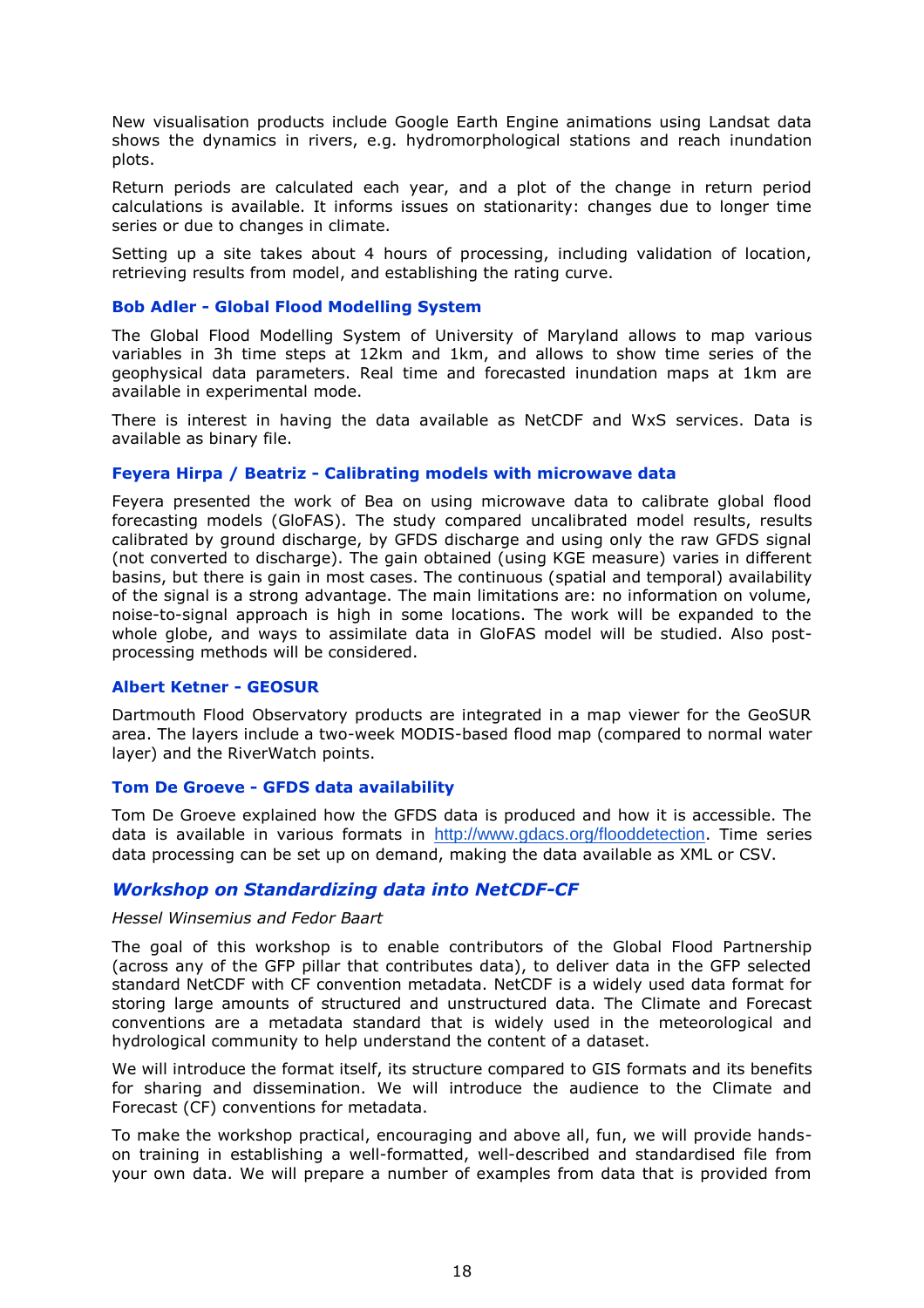participants. To attend this workshop, please bring a sample of your own dataset and a laptop computer. We will support the use of at least two programming languages: MATLAB and python, but please indicate if you use a different language in this form.

### <span id="page-20-0"></span>*Workshop on Understanding Probabilistic Forecasting*

#### *Florian Pappenberger & Calum Baugh (ECMWF)*

In this workshop we aimed to define probabilistic forecasting and highlight how it can be used in the prediction of extreme meteorological events. Florian outlined the merits of ensemble based probabilistic forecasting, for example its treatment of inherent forecasting uncertainties, and contrasted this with the over-statement of certainty within traditional deterministic forecasting.

The workshop was structured around three rounds of audience participation. In the first, each audience member played the role of a flood forecaster who had to use probabilistic forecasts of precipitation, combined with information about initial river levels, to decide if they wanted to pay for flood protection, with a penalty for missed predictions. The predictions were used differently by different audience members, some were willing to take risks whilst others took a zero-risk approach based on the desire to prevent any missed events.

Next, to highlight the different perceptions of what extreme events are, we engaged in participatory mapping. The audience was invited to write on poster maps of the world their estimates of maximum daily temperature and 24 hour precipitation during spring. This provoked a discussion firstly about the precise definition of these variables and then showed large variations within particular regions. The estimates of extremes were largely defined in areas where participants had lived for a significant period time and hence had acquired sufficient local knowledge.

Finally we introduced how comparing cumulative distribution functions (CDFs) from a model forecast and model climatology could be used to predict extreme events. A case study of snowfall in New York and Boston on 27th January 2015 was used. The audience was split into groups, each of whom were given daily model climatology and model forecast CDFs in the week leading up to the event. Half the groups received the CDFs for New York, the other half for Boston, however the groups were not told about which they had received. For each day the groups had to estimate the amount of snowfall and whether they would issue an extreme snowfall warning. All groups did issue an extreme snowfall warning, reasons included the forecast CDF being beyond the extremes of the climatology, persistency in consecutive forecasts, the shape of the CDFs and the median of the forecast CDF exceeding the extremity of the climatology CDF. The subsequent discussion highlighted flaws in the binary no-warning/warning approach of the exercise, in reality it is possible to issue different levels of warnings. Also raised was the importance of communicating the uncertainty along with any issued warnings.

## <span id="page-20-1"></span>**Outcomes of the conference – lessons for GFP**

#### <span id="page-20-2"></span>*Strengths and challenges*

The Global Flood Partnership is a unique forum linking interdisciplinary teams at global level across multiple policy fields. It has a definite added value, and participants support its enabling role in the advancement of global flood risk and early warning.

The main added value of the Partnership is the annual conference for networking and exchange of information. There are also concrete deliverables, including a Global Flood Observatory. Although coordination of teams across countries is challenging, these projects are supported by all participants, and many volunteer to contribute.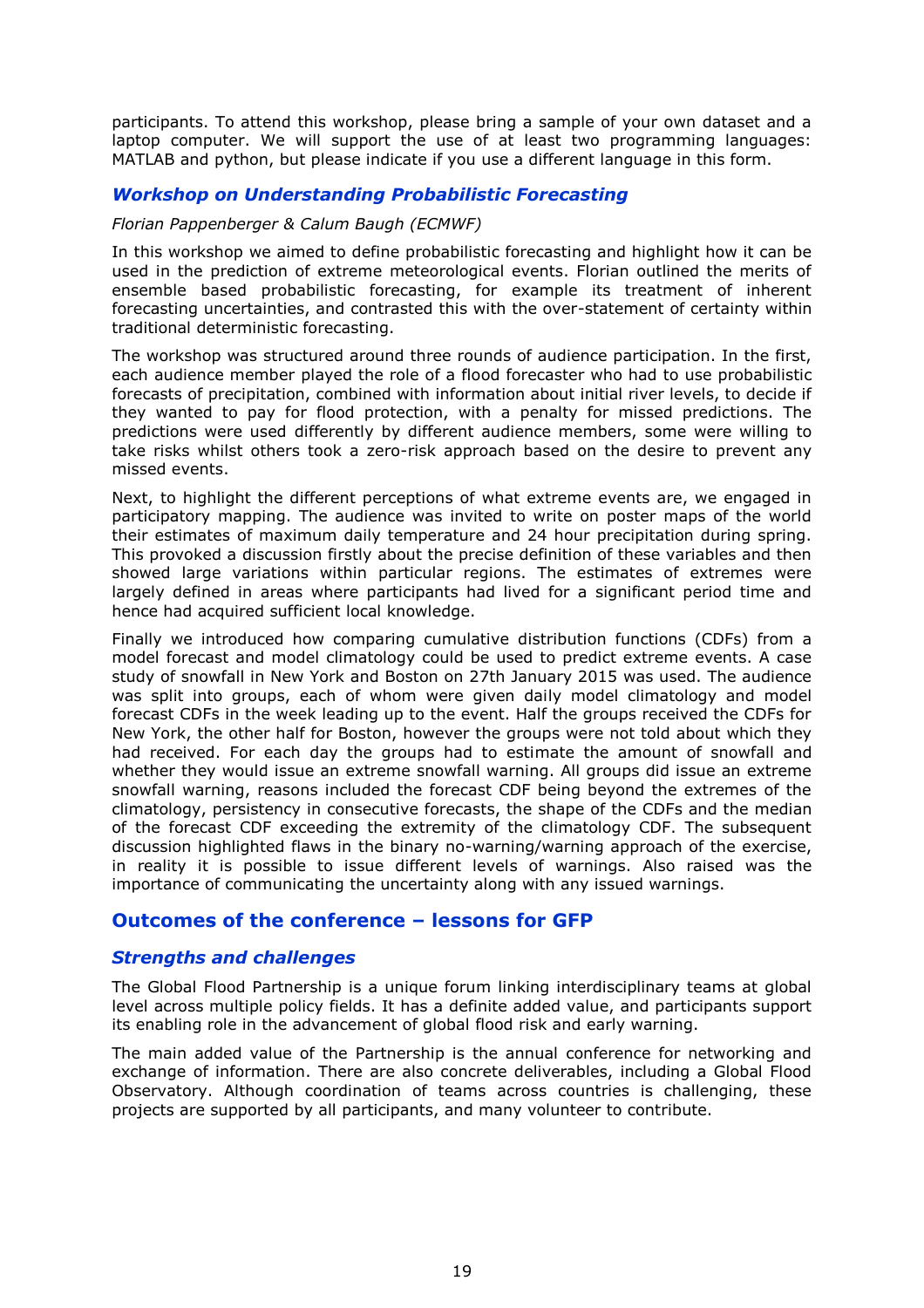#### <span id="page-21-0"></span>*Partnership agreement*

The Global Flood Partnership will establish **formal arrangements to register partners**. GFP Partners sign a declaration to respect Guidelines of the GFP. The Joint Research Centre of the European Commission will act as the secretariat and will collect the declaration and publish a list of partners.

This is a light procedure allowing to have a formal list of partners and clear agreements on data exchange. The partnership agreement does not have legal force.

#### <span id="page-21-1"></span>*Funding opportunities*

It was recommended to develop a **standard letter of support to GFP partners** to include in funding proposals.

It is also recommended to provide an overview of upcoming funding opportunities, including: Global Challenge Fund, Rockefeller Foundation, Google Earth Engine Awards.

#### <span id="page-21-2"></span>*Work plan*

#### <span id="page-21-3"></span>**Tools and Services**

Several viewers will be developed to showcase GFP services. Viewers incorporating GFP layers will be set up by JRC (Peter Salamon, Tom De Groeve), University of Colorado (Albert Kettner), Deltares (Hessel Winsemius), Google Crisis Response (tbc), World Bank / GFDRR Think Hazard (tbc).

The catalogue of tools and services will be completed and made available in the GFP website

#### <span id="page-21-4"></span>**Global Flood Observatory**

The Global Flood Observatory will be started by the JRC, and progressively other teams will be added to the editors. The purpose is to demonstrate its feasibility and added value by the next conference, where it will be evaluated.

#### <span id="page-21-5"></span>**GFP website**

The GFP website will be migrated to a different URL, and reorganized to show the most relevant content. The new URL will be [http://gfp.jrc.ec.europa.eu](http://gfp.jrc.ec.europa.eu/). A more general URL can be assigned later on (e.g. globalfloodpartnership.org).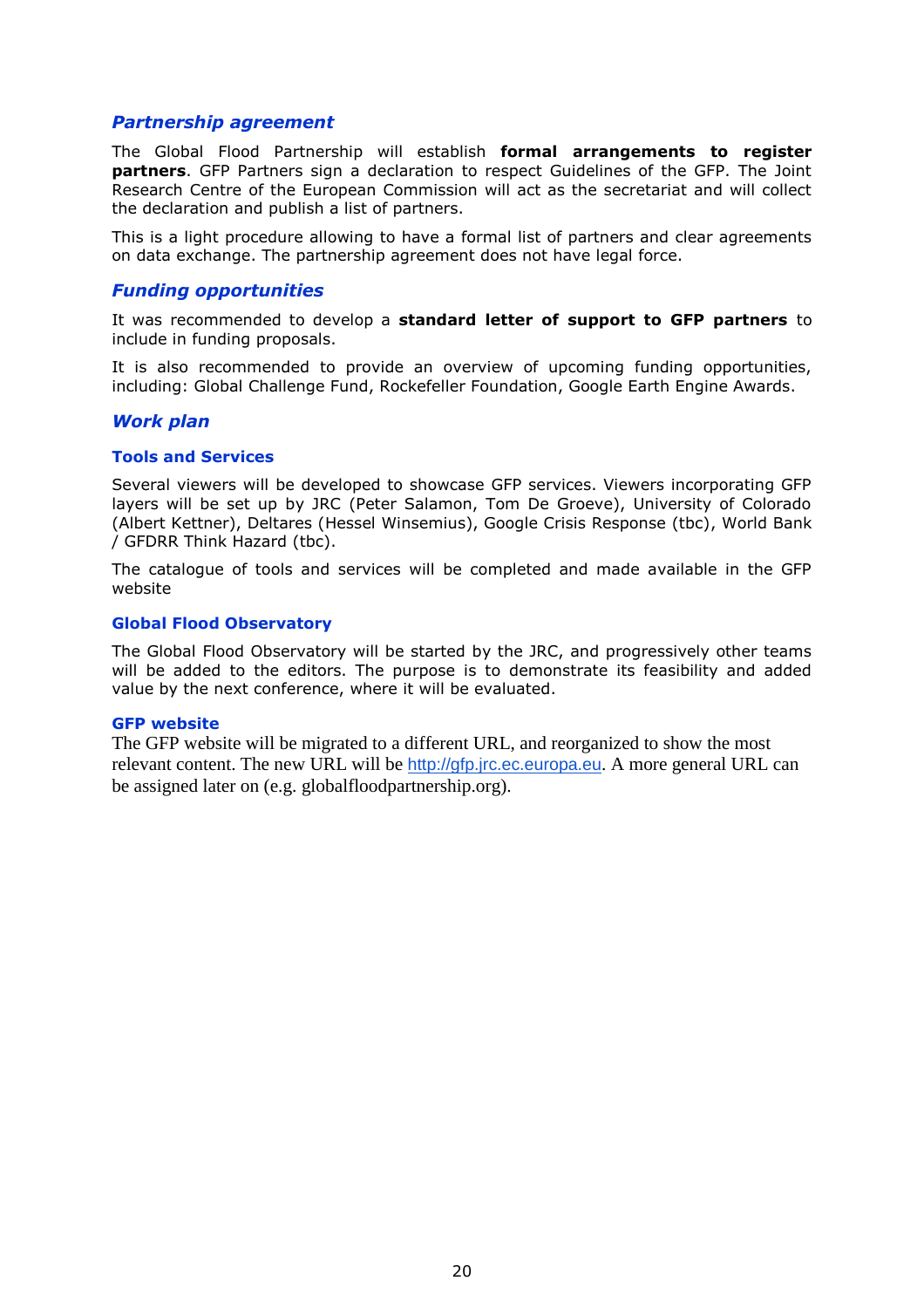# <span id="page-22-0"></span>**Conclusion – Recommendations from the workshop**

Based on the discussions during the conference, the Partnership, consisting of leading academics, practitioners, agencies and government representatives, recommends the following:

- Regarding global flood risk, to work with international organisations (including UNISDR) to transform the Global Risk Assessment into an open process, taking advantage of available risk information and expertise of many organisations in the Global Flood Partnership and stimulating the uptake of peer reviewed risk data;
- Regarding experimental and pre-operational monitoring and forecasting tools and services in the Global Flood Partnership, urge funding/hosting organisations to support their continuation for a period of 2 years, during which their value will be systematically analyzed by the Global Flood Observatory analysts and reported on in future GFP conferences;
- Regarding global flood forecasting, to work closely with WMO (e.g. the Multi-Hazard Early Warning System initiative) on identifying the role and opportunities of global forecasting systems as a complementary information source to national forecasting systems.
- To increase local quality and relevance of GPF monitoring and prediction activities, liaison with regional and national operational entities that currently manage data and provide services aligning with GFP focus areas. Seek to engage such entities not solely as potential users providing feedback, but rather as full GFP partners contributing to capability development.

Further information on the conference can be found on the GFP website:

[http://gfp.jrc.ec.europa.eu](http://gfp.jrc.ec.europa.eu/)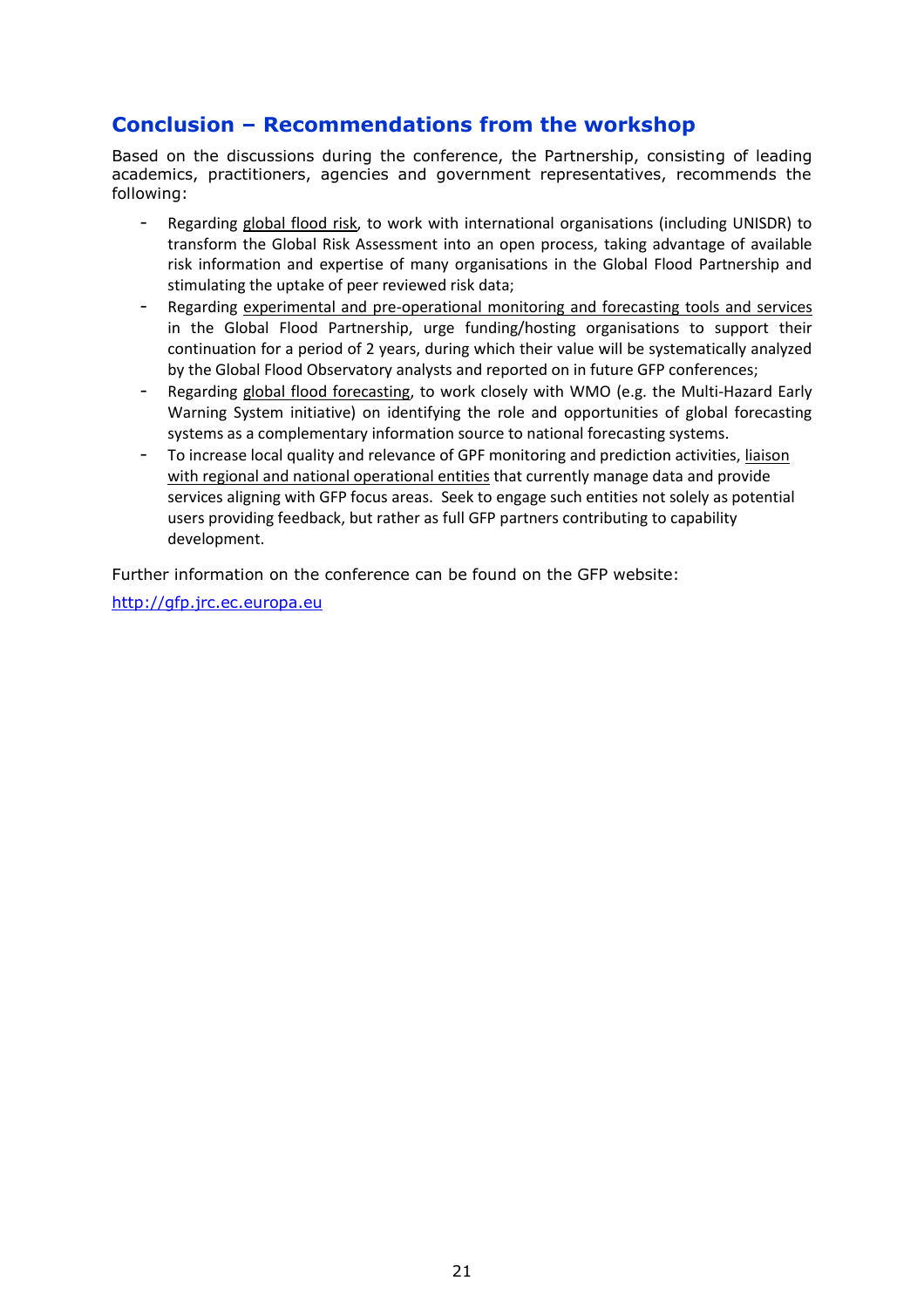Europe Direct is a service to help you find answers to your questions about the European Union Free phone number (\*): 00 800 6 7 8 9 10 11 (\*) Certain mobile telephone operators do not allow access to 00 800 numbers or these calls may be billed.

A great deal of additional information on the European Union is available on the Internet. It can be accessed through the Europa server http://europa.eu

Our publications are available from EU Bookshop [\(http://bookshop.europa.eu\)](http://bookshop.europa.eu/), where you can place an order with the sales agent of your choice.

The Publications Office has a worldwide network of sales agents. You can obtain their contact details by sending a fax to (352) 29 29-42758.